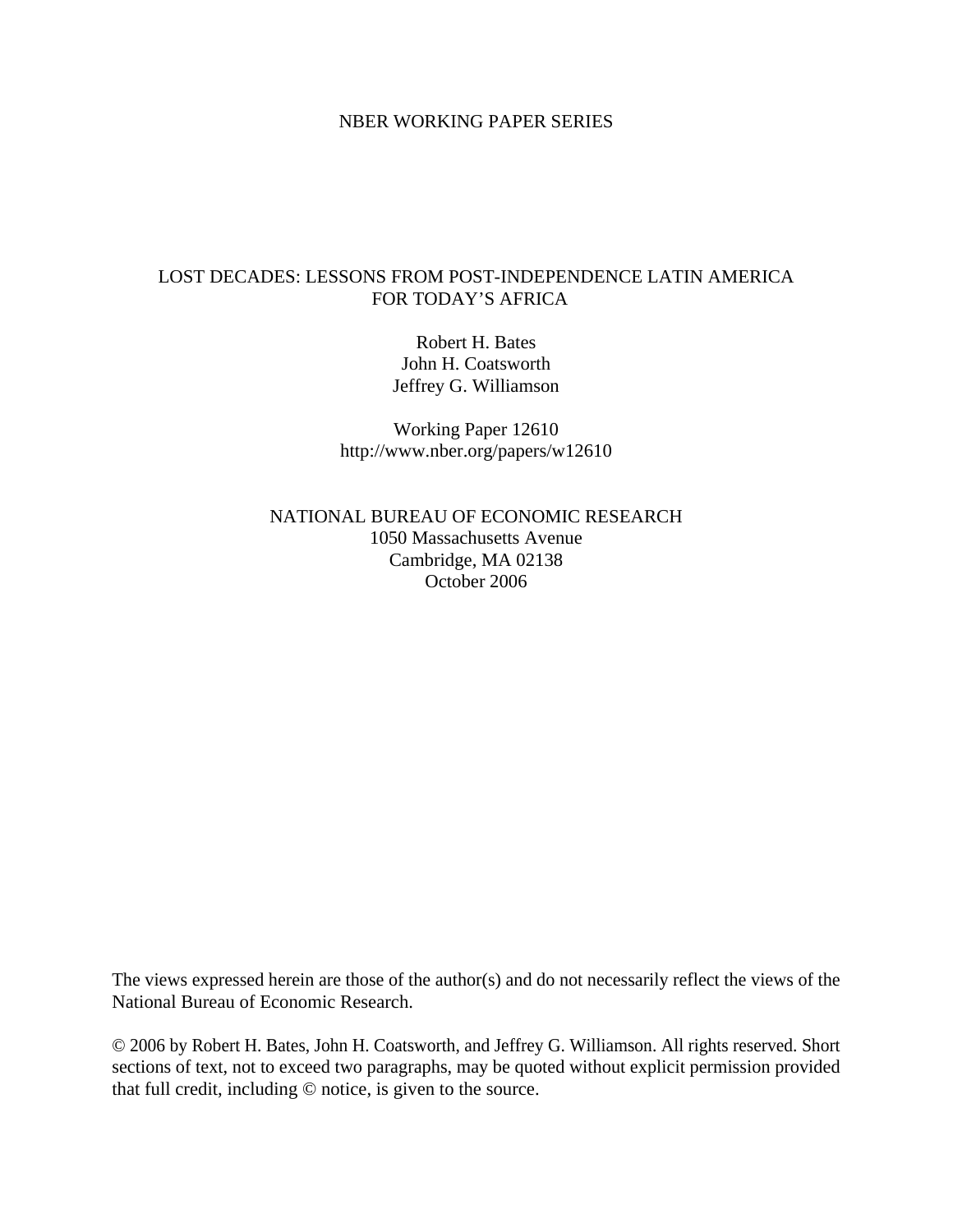Lost Decades: Lessons from Post-Independence Latin America for Today's Africa Robert H. Bates, John H. Coatsworth, and Jeffrey G. Williamson NBER Working Paper No. 12610 October 2006 JEL No. N0,O10,O54,O55

## **ABSTRACT**

Africa and Latin America secured their independence from European colonial rule a century and half apart: most of Latin America after 1820 and most of Africa after 1960. Despite the distance in time and space, they share important similarities. In each case independence was followed by political instability, violent conflict and economic stagnation lasting for about a half-century (lost decades). The parallels suggest that Africa might be exiting from a period of post-imperial collapse and entering a period of relative political stability and economic growth, as did Latin America a century and a half earlier.

Robert H. Bates Harvard University 1737 Cambridge Street, Room N213 Cambridge, MA 02138 rbates@latte.harvard.edu

John Coatsworth Harvard University David Rockefeller Center for Latin American Studies 1730 Cambridge Street South Building Cambridge, MA 02138 coatswor@fas.harvard.edu

Jeffrey G. Williamson Department of Economics 216 Littauer Center Harvard University Cambridge, MA 02138 and NBER jwilliam@kuznets.fas.harvard.edu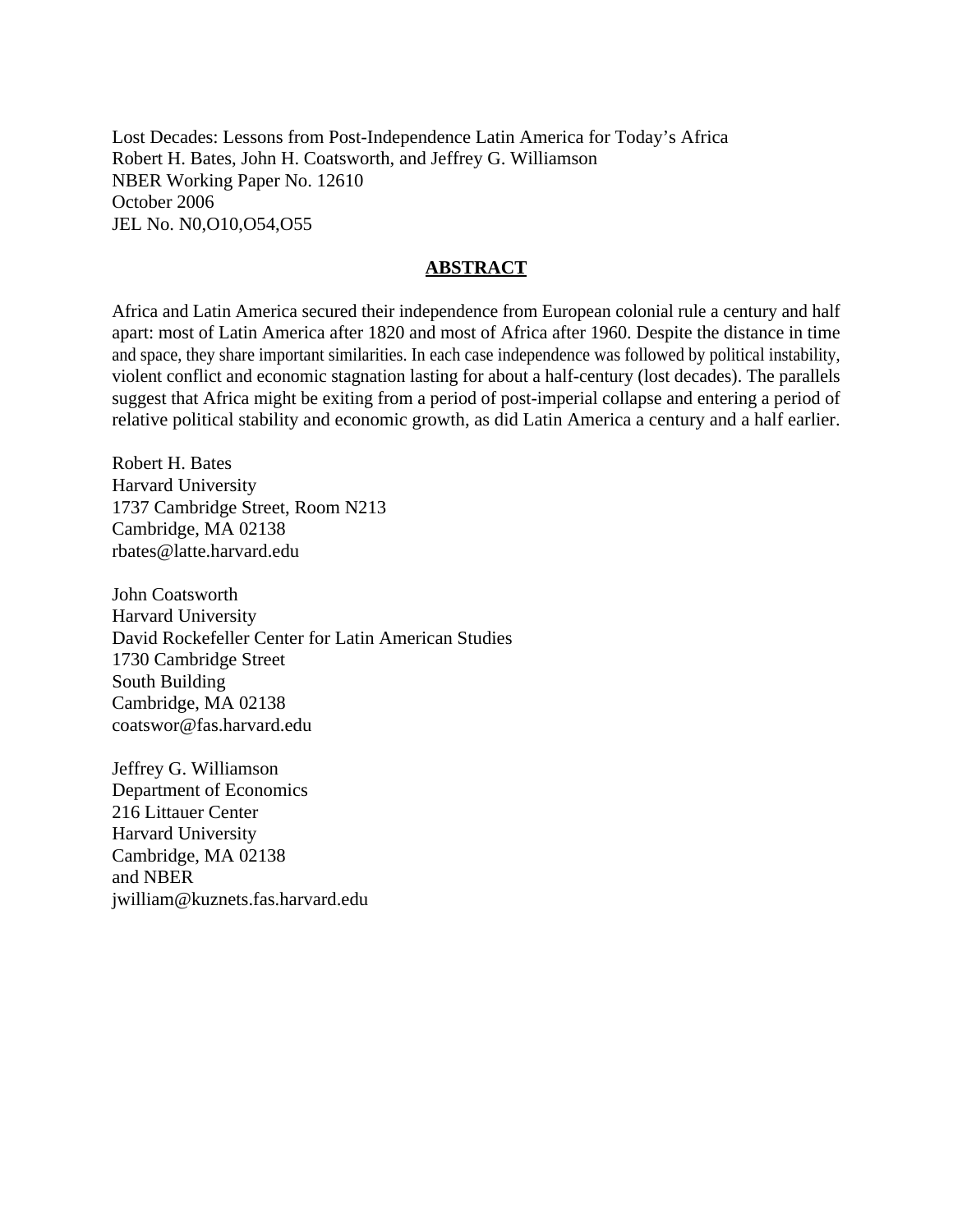## **African Lessons from Latin American History?**

Africa and Latin America secured their independence from European colonial rule a century and half apart: most of Latin America after  $1820<sup>1</sup>$  and most of Africa after 1960. Despite the distance in time and space, independence was followed in each case by political instability, violent conflict and economic stagnation (lost decades) lasting about a half-century. The parallels between post-independence Latin America and Africa invite comparison. We argue here that the failure to achieve stability and growth resulted from similarities in the conditions that produced those unfavorable outcomes. We also argue that the post-imperial experiences of Latin American history suggest that Africa might now be entering a period of relative political stability and economic growth. In exploring the comparison, we proceed sequentially, first addressing the epoch of imperial rule and collapse, and then the post-imperial 'lost decades.' Following the comparison, we discuss the subsequent revival in Latin America, its implications for modern Africa, and offer reasons for believing that the latter may be recovering from its post-imperial decline and entering an era of political stability and economic growth.

#### **Imperial Rule**

#### **Economic Integration, Imperial Deterrent and Stability**

Imperial rule brought entire regions around the globe into direct contact with the tensions and rivalries between European states. Most colonies, however, did not become directly involved in military conflicts. In Latin America, the Dutch invaded Brazil's

<u>.</u>

<sup>&</sup>lt;sup>1</sup> Cuba and Puerto Rico are exceptions.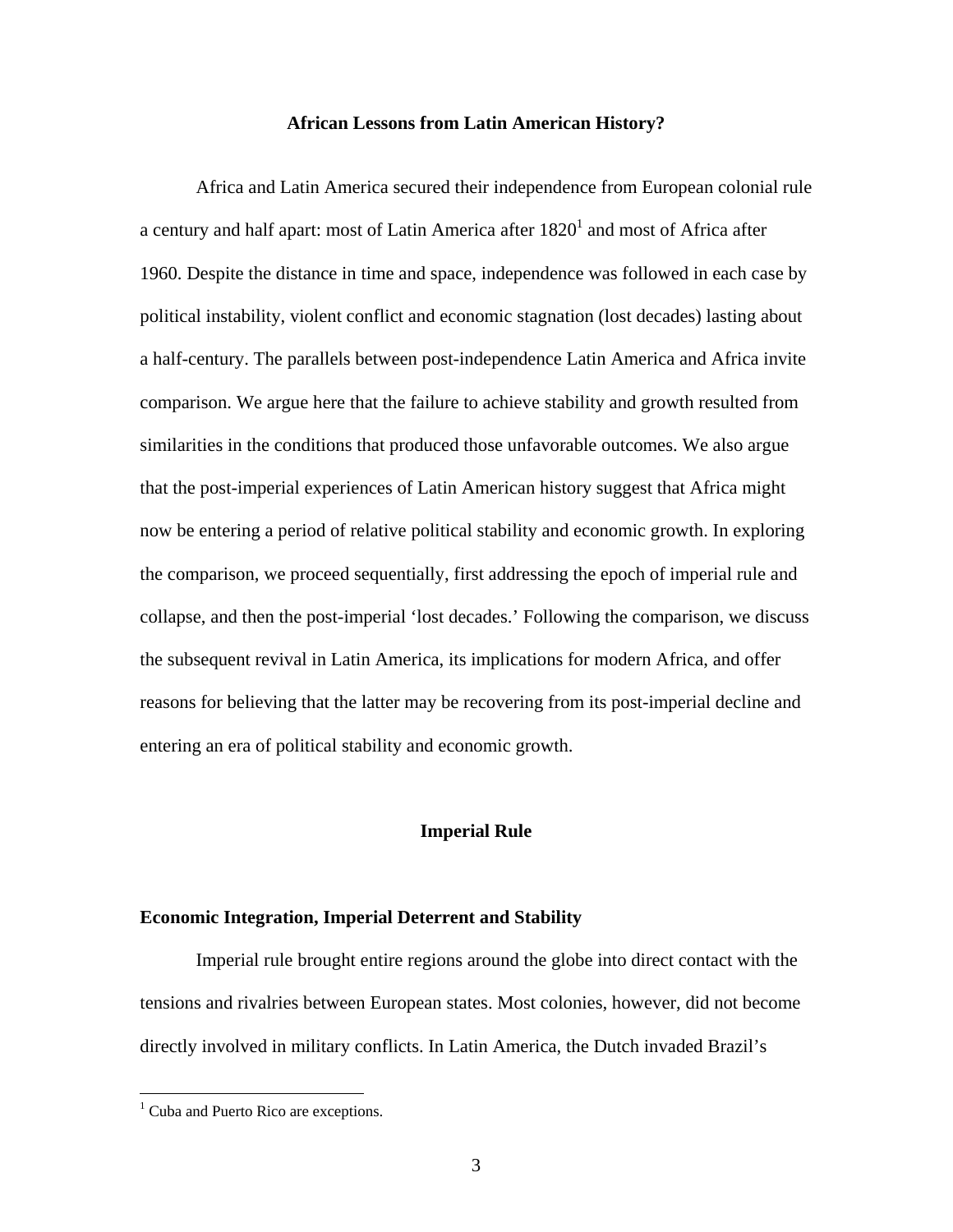sugar-rich northeast (1630-54); Spain lost most of its Caribbean possessions in the seventeenth century and fought to defend the rest for most of the eighteenth; Spain and Portuguese Brazil skirmished over territory that is now Uruguay. But for the most part, the mainland colonies did not become arenas of conflict because the competing powers had little interest in acquiring them. The imperial occupation of Africa also occurred with a relatively high level of courteous harmony (Hopkins 1973; Pakenham 1991; Abernethy 2000), despite the belligerent nationalism that sparked the partition of the continent among the European powers. True, tensions rose in North Africa up to the Fashoda incident, $<sup>2</sup>$  but only during World War I did imperial armies clash on the continent.</sup> Diplomacy rather than warfare generally marked their relationships and the result was an absence of conflict.

Imperialism also brought a measure of economic integration. It fostered trade, if only because groups of colonies shared a single master. Trade and factor mobility were augmented within each of the imperial domains of Latin America. French-speaking territories in Africa formed a currency zone and sterling provided a common monetary standard for Britain's African colonies. Central Africa maintained a free trade zone; Southern Africa maintained a common tariff; Britain promoted a common market for Uganda, Kenya and Tanzania in east Africa; and it also promoted the economic integration of Northern Rhodesia, Southern Rhodesia and Nyasaland in Central Africa.

 $2$  The Fashoda Incident in Egyptian Sudan on September 8, 1898 was caused by territorial disputes between France and Great Britain. Both countries wanted to link together their colonies with a system of railroads. This led to the confrontation at Fashoda, where the French east-west axis met the British north-south axis.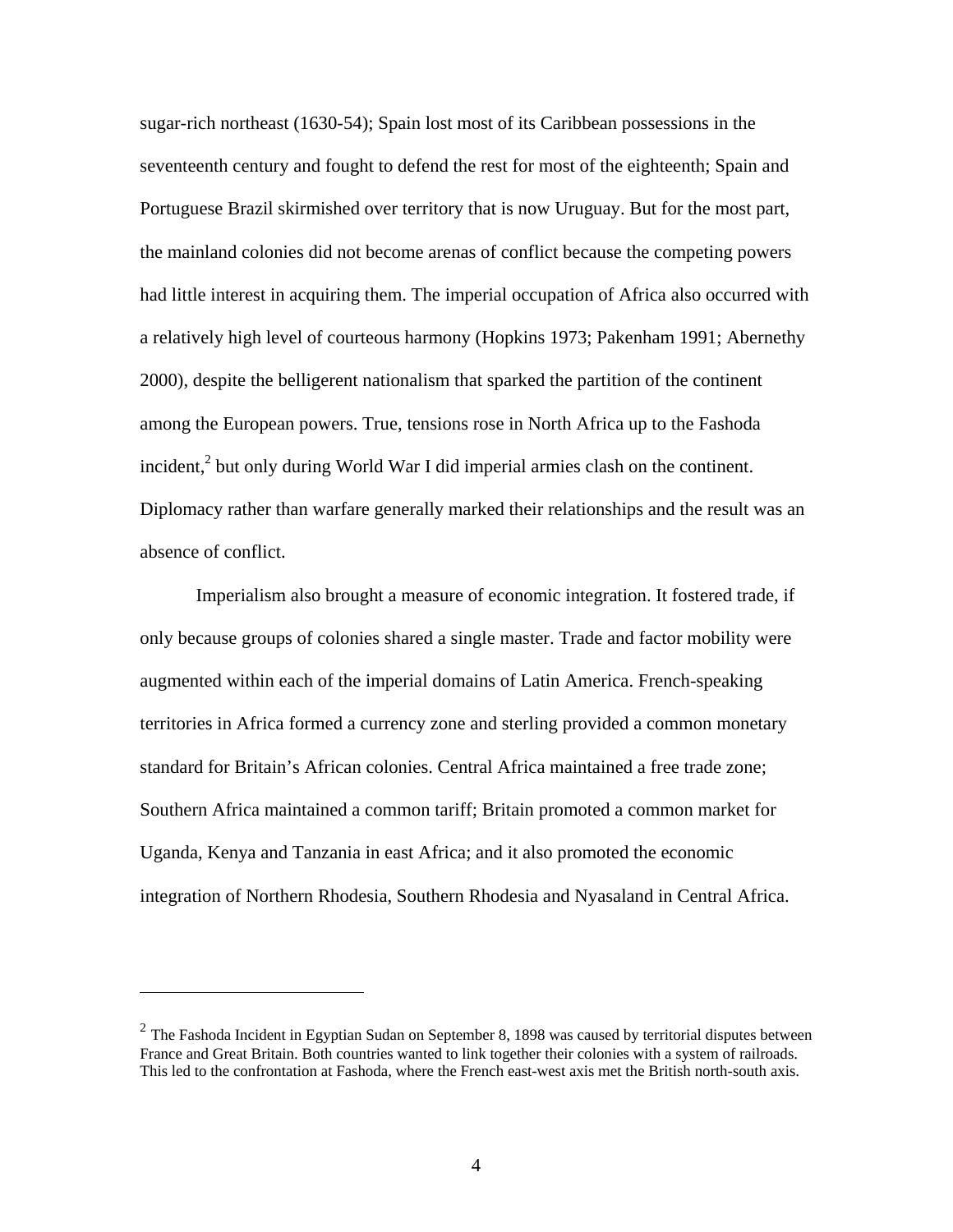The imperial powers also successfully contained or repressed internal challenges to colonial rule. In Latin America, potential threats to colonial rule came from ambitious European settlers, enslaved Africans and their descendants, and burdened indigenous peasants. Colonial governments produced few public goods, spent nothing on education and next to nothing on infrastructure apart from fortresses and customs houses. Many functions of the modern state were left to associations formed by the settlers themselves: the church, the militia, the merchant guilds (*consulados*), and other private 'corporate' bodies. These settlers demanded more power, more privileges and lower taxes, and colonial courts and bureaucracies often served them better than the Crown. Spain and Portugal had virtually no police or professional military in their American colonies, but managed to deter (and occasionally suppress) settler-led revolts by maintaining their capacity to mobilize their vast imperial resources. This deterrent helped keep settler elites in line, as did the elites' need for imperial protection from the slaves and indigenous peasants that surrounded them. Large-scale revolts by Indian and slave populations were rare in Latin America, although low-intensity resistance was endemic (Coatsworth 1988).

Imperialism was also accompanied by an influx of European settlers into eastern and southern Africa in the early  $20<sup>th</sup>$  century and from Portugal into south central Africa in the 1950s. The settlers in Africa adopted repressive labor strategies, forcefully seized land, and drove the indigenous population into crowded reserves. By contrast, in Latin America the Crown had largely abandoned forced indigenous labor by the early 1600s (except in Peruvian mines) and made an effort to protect indigenous property rights. In both cases, natives were forced into formal labor markets to earn cash with which to pay taxes (Palmer and Parsons 1977).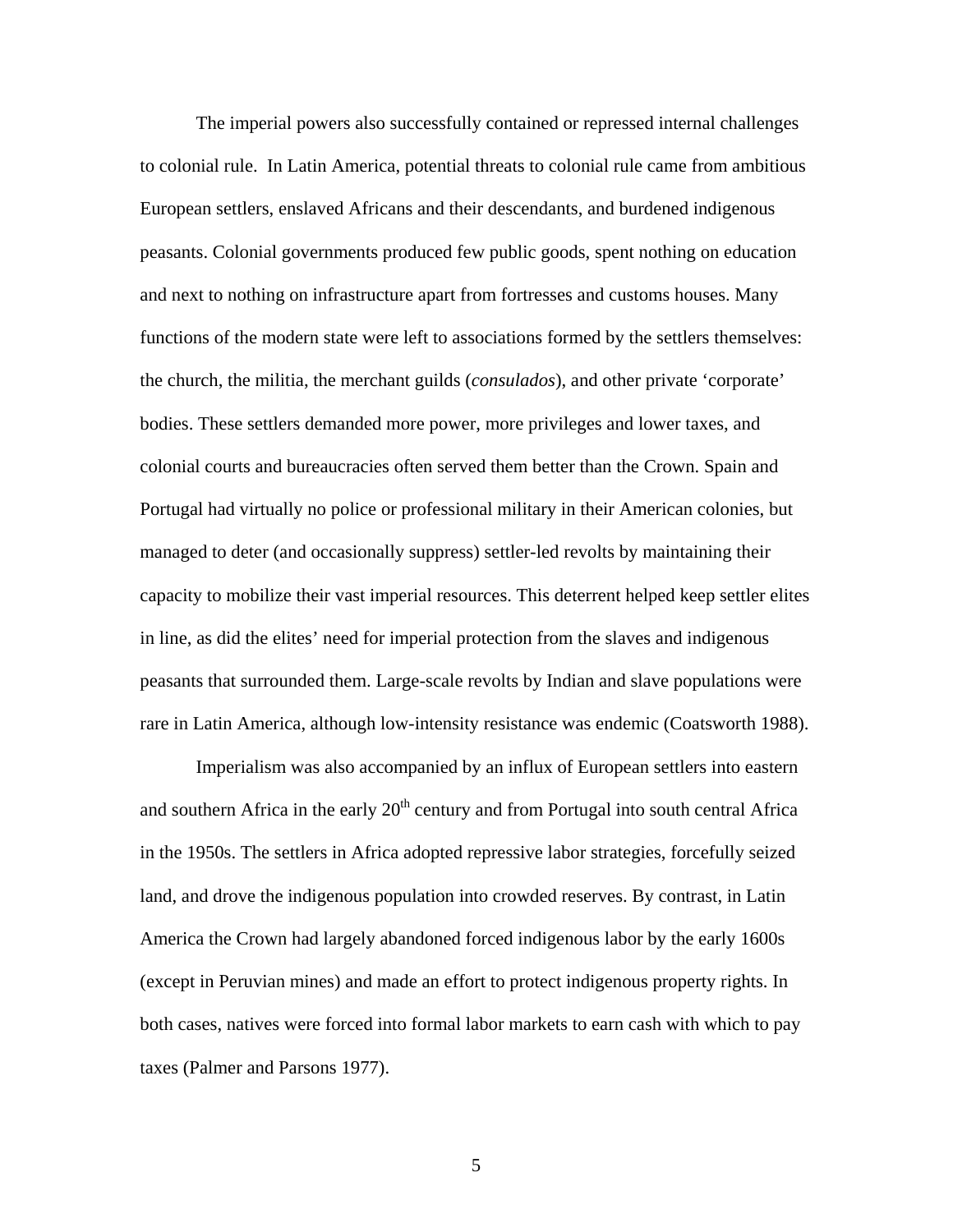## **Demographic Disaster and Indigenous Accommodation**

Perhaps the biggest difference between Latin American and African imperialism was its impact on demography. A century after Columbus's first voyage, European disease had caused immense demographic damage in Latin America as the indigenous population shrank from perhaps 50 million in 1492 to as few as three to four million by the early seventeenth century (Livi-Bacci 2006). The Atlantic slave trade tried to substitute Africans for decimated indigenous Latin Americans but the addition of African slaves was far smaller than the subtraction of indigenous Latin Americans caused by European disease. Moreover, the Africans were not transported to the once densely populated highlands where the population losses were greatest, but mainly to the sugarrich tropics. The demographic collapse destroyed inherited power structures, facilitated religious and cultural assimilation, and helped raise the per capita income of the indigenous population which survived and resettled on the best lands.<sup>3</sup> When the indigenous population finally began to grow again in the mid-late seventeenth century, more than half had already succumbed to European domination. The rest lived on the colonial fringe (e.g. the Mexican north, the southern cone, and the vast Amazonian interior).

While there is evidence of African epidemics occurring in the wake of imperial incursion in Africa (Kjekshus 1977), the death rate among the local populations never approached that which accompanied the massive collapse of indigenous Latin American populations. The forced emigration of more than nine million slaves to the Americas certainly had a positive impact on labor supplies, but it was relatively small and spread

 $3$  Note the demographic parallel with Alwyn Young's argument that today's HIV-AIDS raises the incomes of those Africans who survive the disease (Young 2005).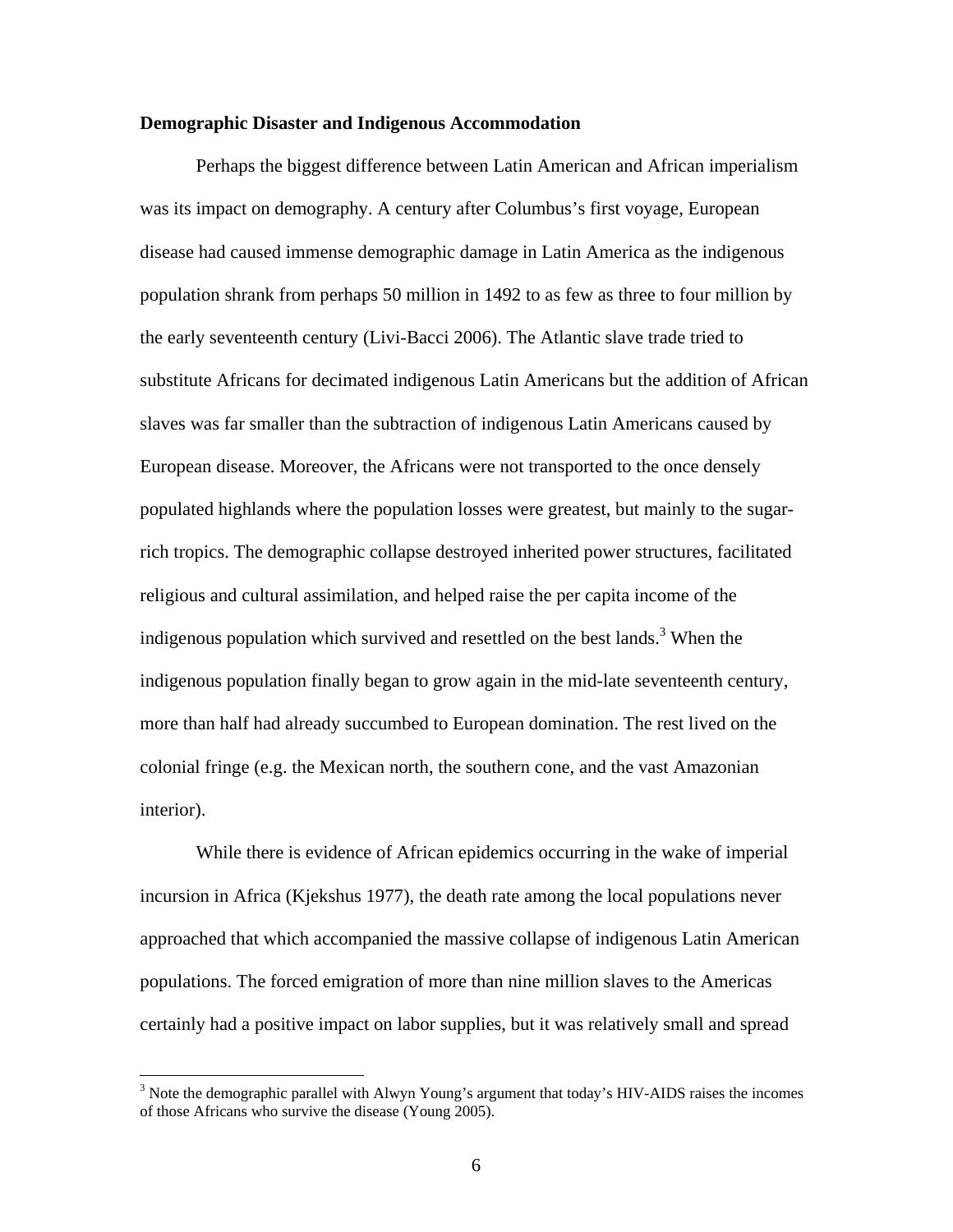out over four centuries. In contrast, local African political structures remained intact thus sometimes requiring the use of European military force to subjugate them. In other instances, as in Uganda and Northern Nigeria, occupation was achieved by aligning with local kingdoms or by pitting local groups against each other, i.e. by adopting policies of divide and conquer (or at least rule).

## **Imperial Collapse**

It is important to stress that the decline of imperialism in both Latin America and Africa was not driven by some endogenous response to local forces but rather by exogenous events in Europe. In the former case, it was the Napoleonic wars that eroded Iberian imperial power, while in the latter it was World War II.

The collapse of the imperial deterrent occurred gradually for Portuguese Brazil and abruptly for the Spanish Americas. In Brazil, the Portuguese government fleeing Napoleon's army arrived in ships protected by the British fleet in 1807. Independence occurred when the king reluctantly returned to Lisbon in 1821, leaving his son behind to declare Brazil an independent 'empire.' In the Spanish case, the imperial deterrent collapsed abruptly when Napoleon suddenly turned on the Spanish government. In 1808, he hustled the king (Carlos IV) and his eldest son (Fernando VII) off to a golden exile in Provence and installed his brother Joseph on the Spanish throne. By the time Fernando recovered his throne in 1813, both Spain and its empire had changed forever. For a brief time, it seemed possible to restore the *status quo ante*: the Hidalgo revolt in Mexico was crushed in 1810; dissident movements in the Andes were suppressed shortly thereafter;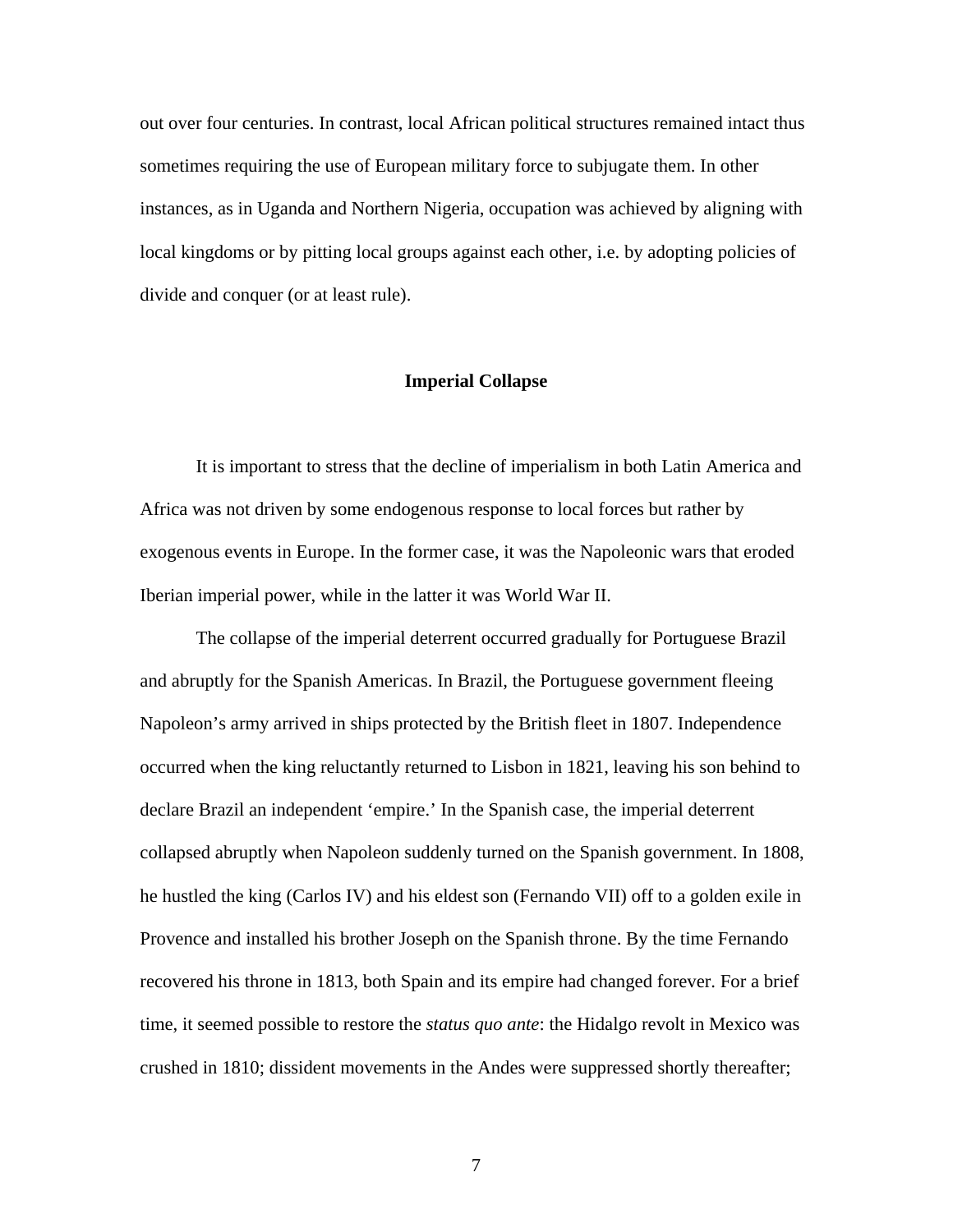and the Venezuelan rebels led by Bolivar were defeated in 1812. But disaster struck with an army revolt against the Crown in 1820. When the king faltered, settler elites in the empire understood they could no longer rely on Spain to protect them. Indeed, the resumption of Spanish liberal reforms threatened their privileges, just at a time when the scramble for political power already threatened to get out of control. Hidalgo had already proclaimed the end of the caste system and the legal equality of all Spanish subjects. Bolivar and San Martin offered freedom to slaves who joined them. Indigenous populations had stopped paying the hated head tax (*tributo*). Urban workers with no property demanded voting rights. The settler elites might look back wistfully to a quieter time of stability and order, but, with a weakened Spain turning liberal, insurrection and independence were around the Latin American corner.

As in Spanish America, most of the African anti-colonial movements suffered initial defeats, but external shocks associated with World War II strengthened these movements while weakening the imperial powers. The imperialists traded war services for pledges of citizenship and equality. Financially exhausted by the costs of war, and embattled by anti-imperial uprisings in other portions of the globe, they also conceded power (albeit reluctantly) to local politicians. In the French territories, African voters won the right to elect representatives to the Parliament in Paris. In English-speaking Africa, the British appointed local politicians to legislative institutions; later, they filled these posts through elections; and later still they modified the Executive Council – the colonial governor's Cabinet – in the same manner.

The demise of imperial rule in Latin America and Africa differed in at least one major respect. Imperial political retreat in Africa was accompanied by economic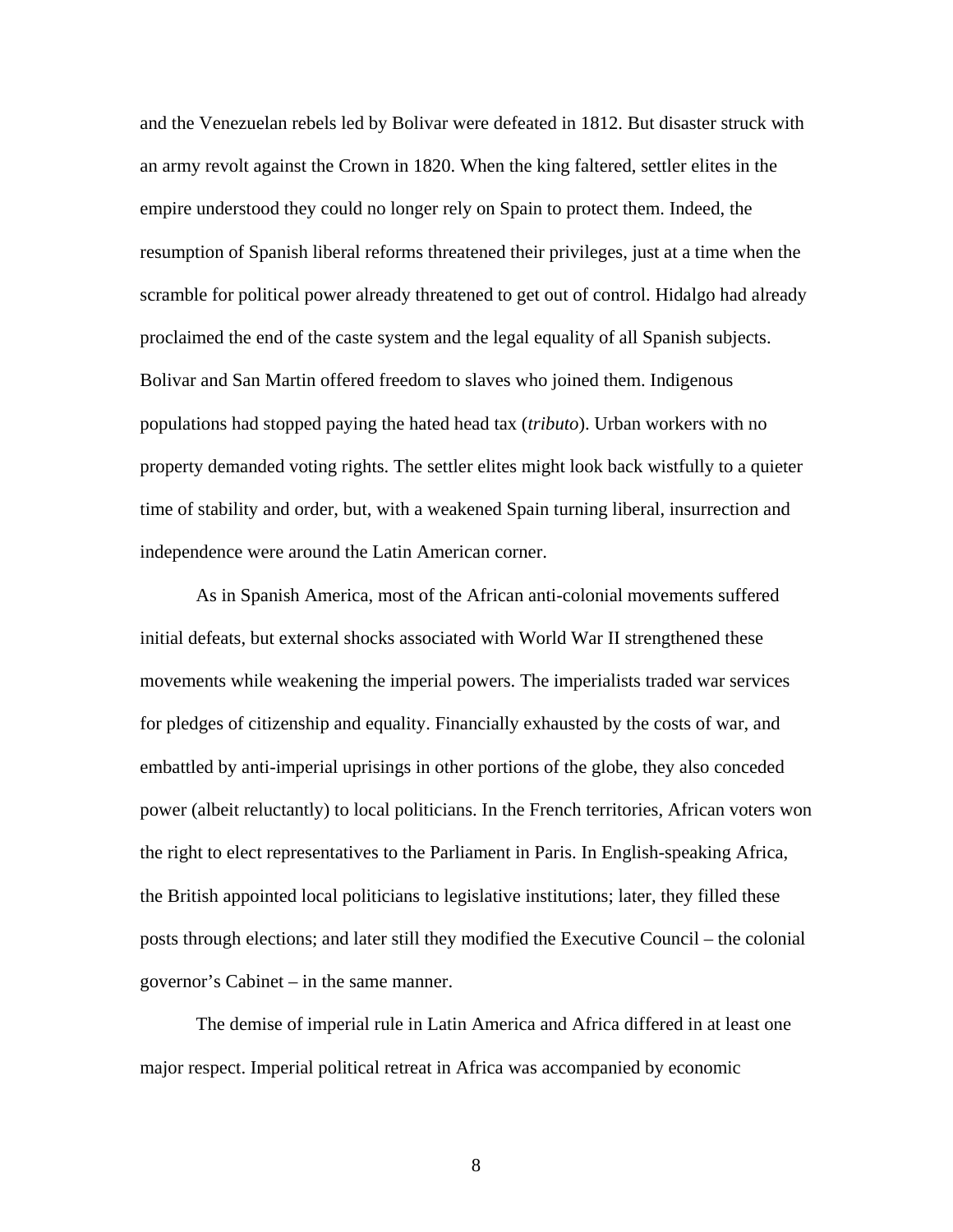investment, and this investment was targeted at the traded portion of the economy.<sup>4</sup> The European powers emerged from World War II with immense debt and capital shortage; only Portugal emerged relatively unscathed by the fighting. In response to economic exigencies, they rendered imperial policy a branch of national economic policy. This meant promoting protectionism for France. Rather than importing cocoa or coffee from Latin America, France promoted their production in its African colonies. And rather than importing textiles, they instead encouraged national industries to expand their capacity by creating new plants in Africa (Boone 1990). For England and Belgium, it meant enhancing the capacity of their African colonies to produce goods for export to the dollar market. The post-war demand for African commodities grew as did colonial trade surpluses, and these surpluses were transferred to the home country where they were used to retire the war debt.<sup>5</sup>

## **Independence and Post Imperialism**

#### **Post-Colonial Violence**

 $\overline{a}$ 

As the empires collapsed, so too did the imperial defense against external intervention and the imperial deterrent against internal strife. Latin America fell victim to

<sup>&</sup>lt;sup>4</sup> Latin America experienced a more ephemeral investment cycle in the early to mid 1820s, with two marked differences. First, the capital did not come from their former imperial countries, but rather from private banks and citizens in Britain and the Continent. Second, most of it went into bonds issued by the newly independent governments (though there was significant FDI in mining ventures in several countries, notably Mexico). The boom collapsed as governments defaulted on their debts and insecurity made FDI unprofitable.

 $<sup>5</sup>$  In the post-war period, Portugal – which had remained neutral in the World War II – also invested in its</sup> African territories. In the 1960s, Portugal promoted the settlement of hundreds of thousands of colonists in Angola and Mozambique. As had the French, Portugal sponsored the production by Portuguese firms in the colonies of goods for export to the homeland, namely, fish, sugar, tea, coffee, tea, textiles, and other products.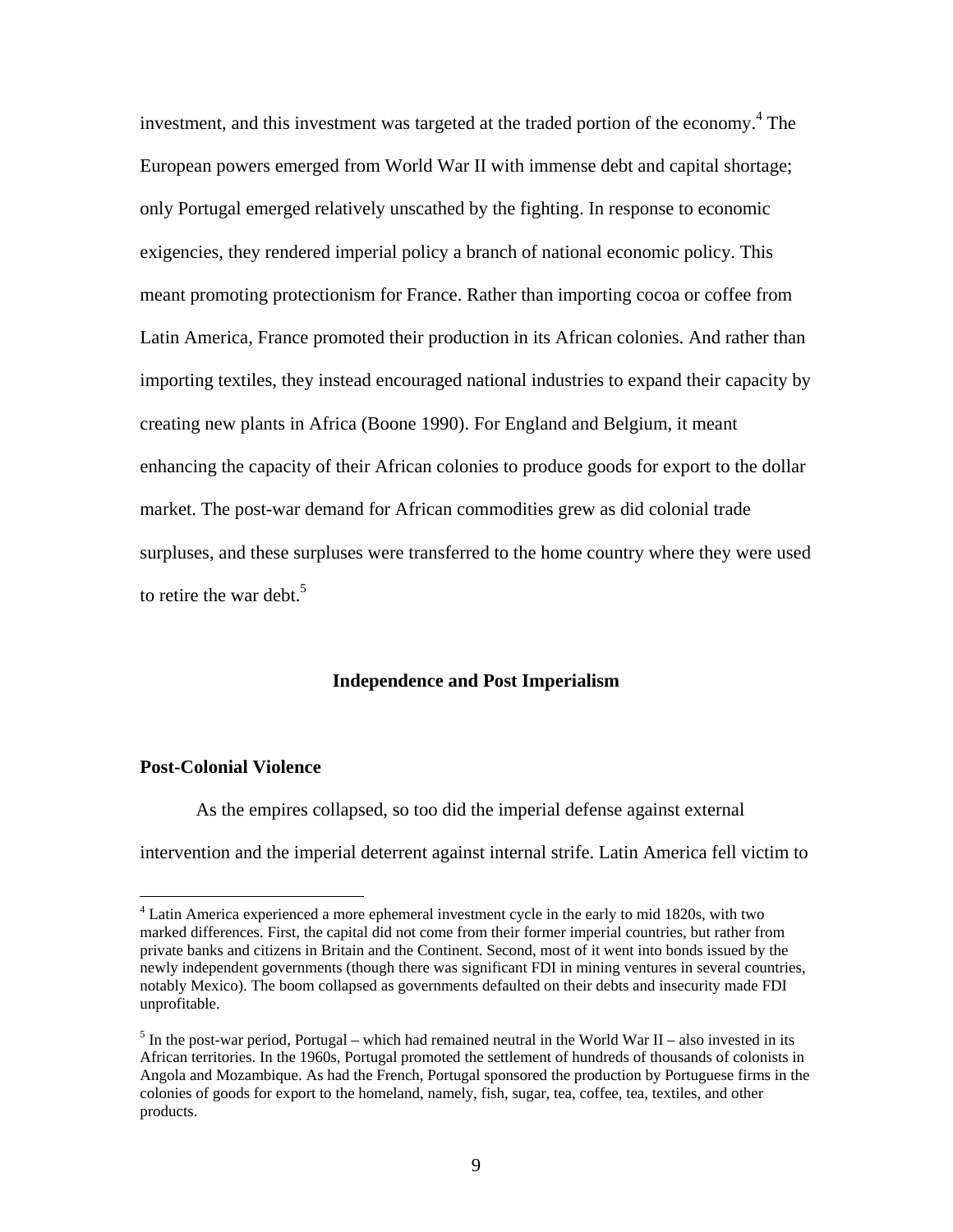numerous external interventions (Table 1). Spain made serious efforts to re-conquer its colonies until well in to the 1830s. Britain, France, Spain, and other powers imposed blockades or landed troops to secure economic and military advantages, or to defend their foreign markets. Elite factions in many former colonies supported these interventions. Beginning in the 1820s, the United States competed directly with the British in Mexico, the Caribbean, Central America, and occasionally elsewhere, the two powers backing opposing factions in local civil conflicts. Relative to the industrial core, Latin America was a violent place between 1820 and 1870 where violent deaths averaged 1.16 per thousand, or 3.7 times that of western Europe.

#### [Table 1 about here]

Foreign incursions also increased in post-independence Africa. While avoiding a hot war on European soil, the Soviet Union and the United States were quite willing to spar on soil in the developing world. The cold war spilled over into the Congo on several occasions, with the USSR, China and Cuba supporting rebel movements in the East and the United States and its allies in NATO backing the central government. In the Horn of Africa, where tensions between Ethiopia and Somalia bred instability and conflict, the United States and the USSR again backed opposing sides. So too in South Africa, where the United States supported the Apartheid regime and its occupation of Namibia, while the Soviets and Cubans backed liberation movements there and in the Portuguese colonies of Mozambique and Angola. The result, especially in Angola, was widespread destruction of property and thousands killed.

The newly independent Latin American countries did not possess internationally or even domestically recognized boundaries. Border wars, especially in Central America,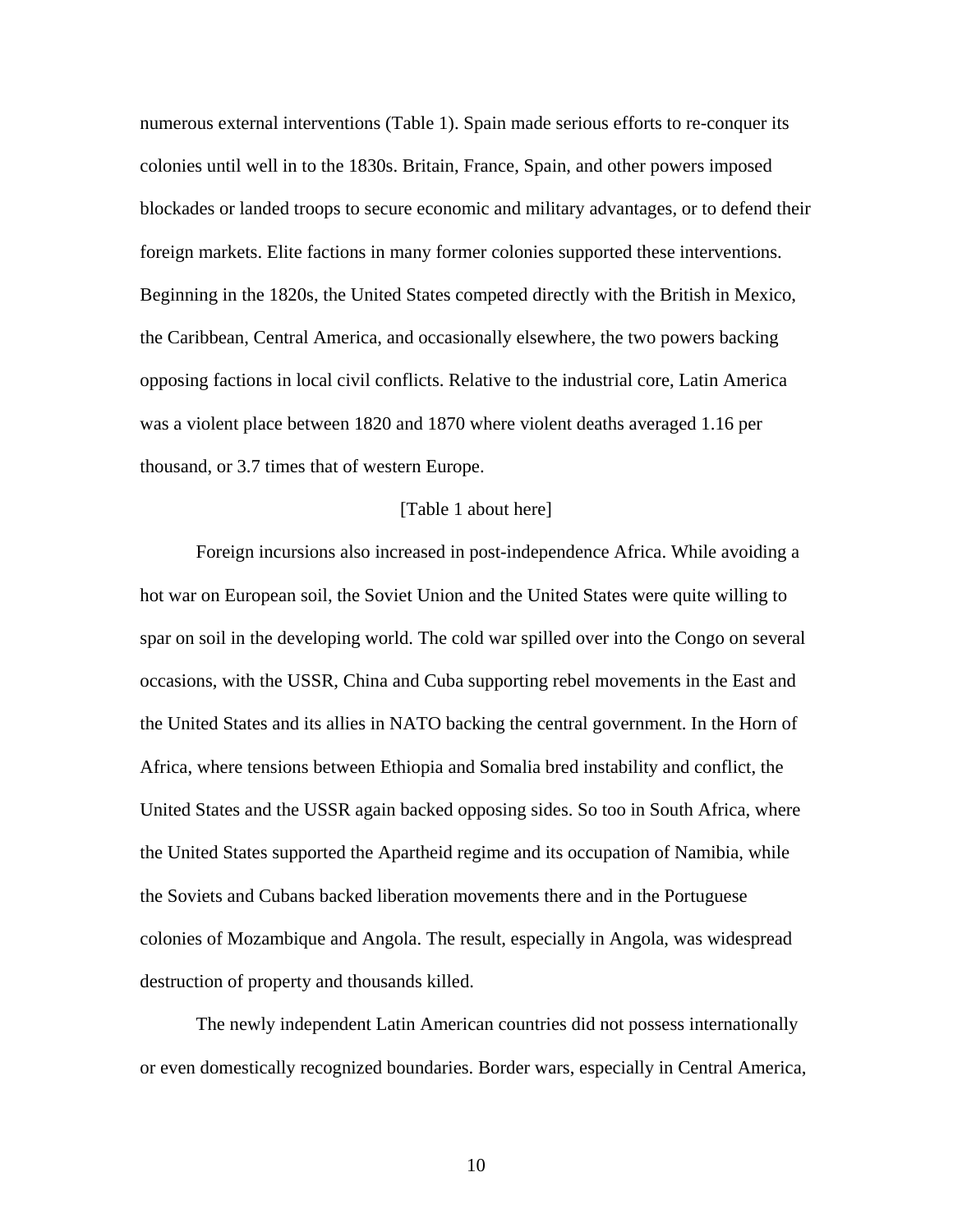were provoked by efforts to reunify now-independent territories. The conflicts were very costly: between 1822 and 1860, military expenditures averaged about 77% of total budgets in Latin America. Conflicts over borders were less prevalent in Africa. Insofar as they did occur, they tended to center in the Horn, where Somalia sought to unite all Somalis into a single state, or to involve secessionist movements, as in Ethiopia, Nigeria, and Congo. Wars against minority regimes were more common, particularly in Southern Africa, where some were maintained by imperialist powers and others by colonial settlers. Many new African states virtually imploded after independence. Table 2 summarizes evidence relating to violence in Africa between 1950 and 1973. Violent deaths averaged 2.38 per thousand in Africa over that period, or 6.4 times the OECD (see Table 2 for sources).

#### [Table 2 about here]

#### **Lost Decades and Violence**

In post-colonial Latin America and Africa, high levels of violence, political instability, economic balkanization, and anti-trade policies all sabotaged economic growth and reduced state capacities below the already low levels that had characterized the colonial regimes.

Table 3 summarizes Latin American economic performance between 1820 and 1870, where it is compared with the European 'core' (what we call in Table 3 the OECD) and with post-1950 Africa. Latin American per capita GDP growth rates were 0.07% per annum, or, adjusting for the dubious quality of the data, about zero. This during a period when per capita GDP was growing at 1% per annum in the industrializing European core.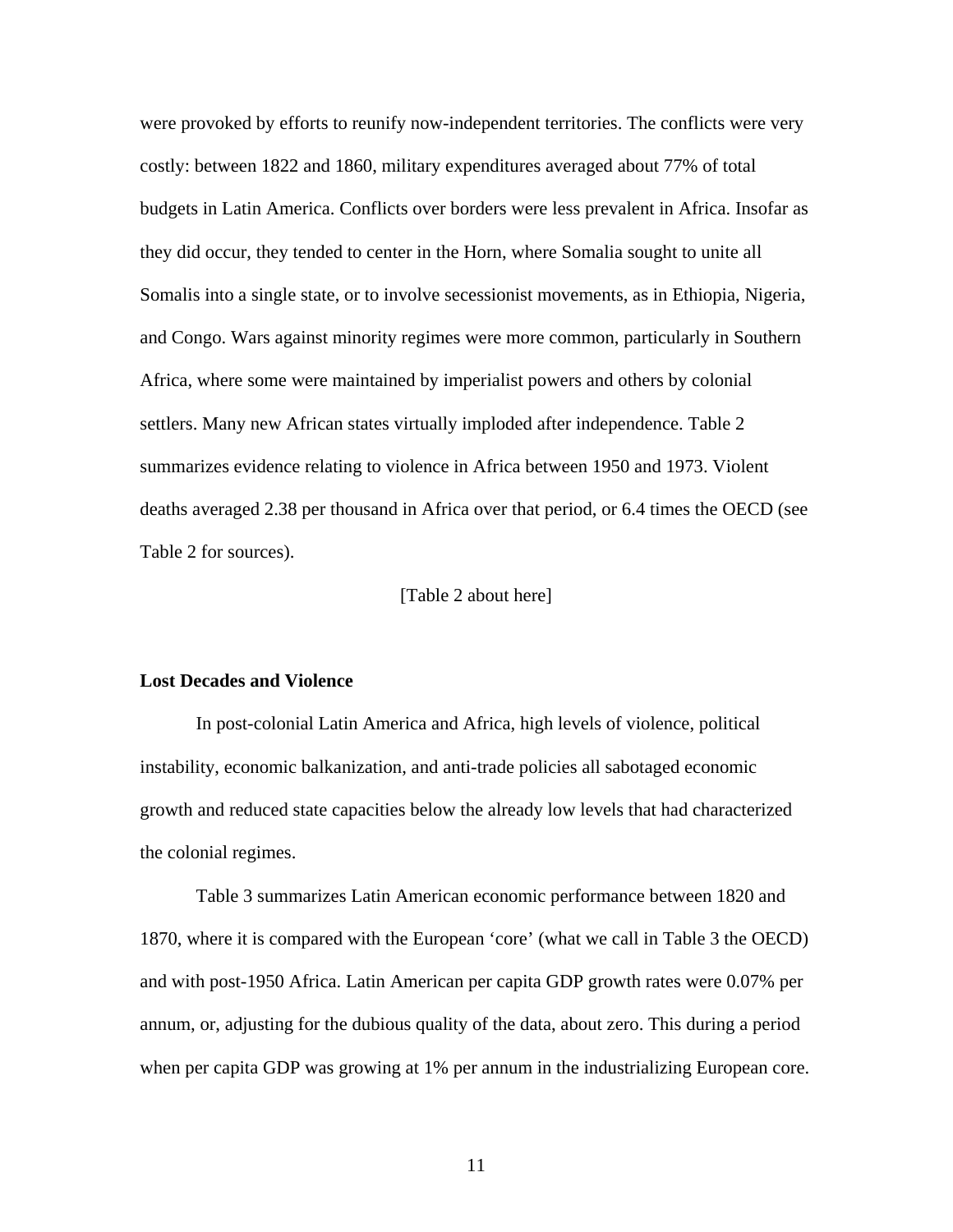The post-independence decades were clearly ones of dramatic falling behind for Latin America, and the correlation between conflict, violence and instability, on the one hand, and poor growth, on the other, was causal (Ponzio 2005). The African per capita GDP growth rate was 0.89% per annum between 1950 and 1992, this during an era when the European industrial core grew almost three times as fast. These post-independence decades were ones of dramatic falling behind for Africa, and it appears, once again, that conflict, violence and political instability were the root causes (Easterly and Levine 1997; Collier et al. 2002; Artadi and Sala-i-Matin 2003). In short, economic performance in the half-century after independence was abysmal in both Latin America and Africa in the post-imperial era. Lost decades indeed.

## [Table 3 about here]

Collier and his collaborators (2002) offer insight into the impact of violence on private capital in Africa. Conflict affected both the composition and the quantity of capital. In the face of political instability, uncertainty over property rights and potential violence, individuals tend to hold more mobile forms of capital, liquid rather than fixed investments or land. And when fighting destroys old capital, investment in new capital also declines. The reduction in the demand for capital and the shift from fixed to liquid assets both promote capital flight. One estimate has it that 40% of private African wealth had been moved offshore by 1980: that "Africa has such a high proportion of its wealth abroad despite being capital-scarce is an indication of how much … other variables [like violence] matter" (Collier et al. 2002: 22). The authors imply that the threat of violent conflict is among the most important of these variables.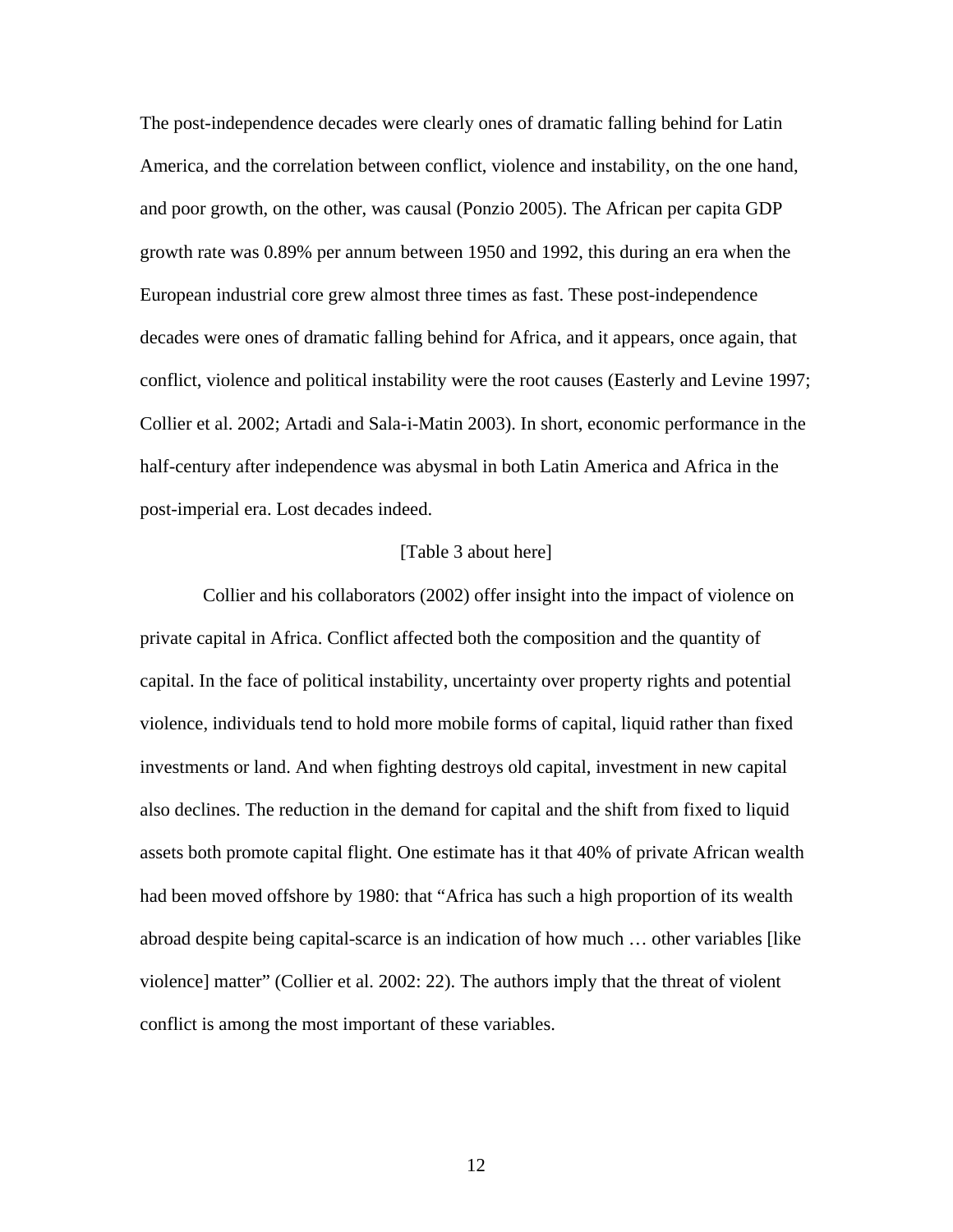Using data for 1960-1996 from 43 African countries, Gyimah-Brempong and Corley (2005) find both a direct and a lagged relationship between civil war and economic growth, the channel of influence running through capital formation. The impact was very large relative to average growth rates, something in excess of 4 percentage points. Collier and his colleagues (1999) calculate that the longer term effect – or the 'overhang' as they call it – has amounted to a reduction of 2.1 percentage points over the five years following a civil war. While lower than the Gyimah-Brempong and Corley (2005) estimate, it is sufficient to account for a major portion of the lost decades gap between Africa's GDP per capita growth rate and that of other parts of the world.

Either 1989 or 1991 could be taken as marking the end of the Cold War, and at that time Africa had about a quarter of the world's nations,<sup>6</sup> about a tenth of the world's population and about a twentieth of the world's economic product.If dated with the fall of the Berlin wall in 1989, then 46% of the world's civil wars were African at the end of the Cold War. If dated by the fall of the Soviet Union in 1991, the figure is  $53\%$ <sup>7</sup>. In recent years, then, Africa has certainly supplied far more than its share of violent political conflict! It is perhaps for this reason that agencies rate Africa as the riskiest continent for investors (Collier et al. 1999). One can only suppose that the same political instability and violence explains the lack of foreign capital in post-independence Latin America after 1850 when the late  $19<sup>th</sup>$  century global capital market started its boom (Obstfeld and Taylor 2004).

 $6$  The denominator is the number of members of the United Nations (UN) or the number of nations with a population of one-million or more (POP). The numerator is the number of countries in Sub-Saharan Africa (SSA), or the number of countries in Africa with a population of one million or more (SSA-POP). Accordingly, Africa's percentage of the world's nations is  $SSA/UN = 25\%$ ; or  $(SSA-POP)/(POP) = 23\%$ .

<sup>&</sup>lt;sup>7</sup> The figures are calculated from data gathered by the Peace Research Institute in Oslo on conflicts between insurgent groups and governments that generate 1,000 or more battle deaths per annum (Strand et al. 2002).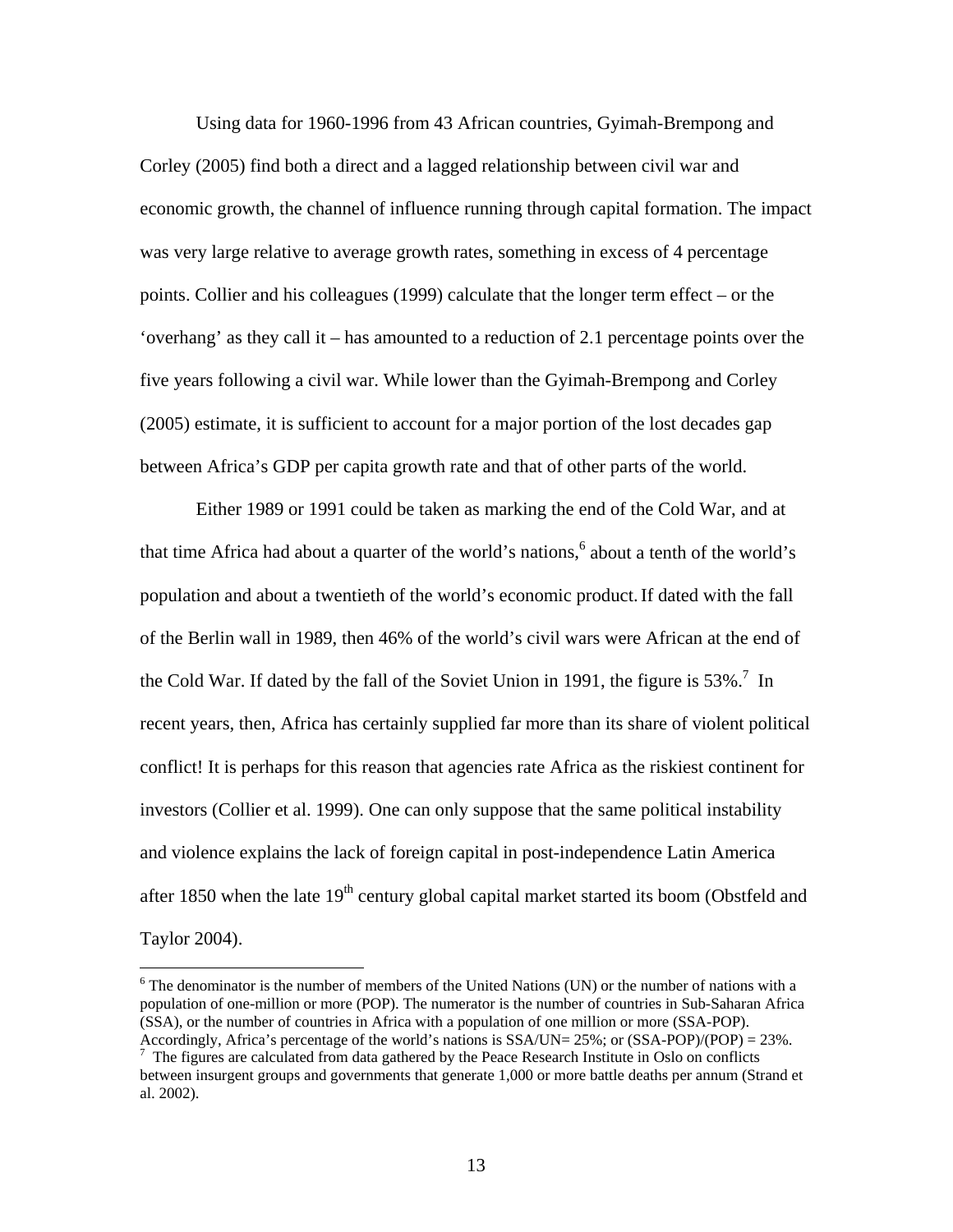## **Lost Decades, Balkanization and Anti-Market Policy**

Both Latin America and Africa also suffered from economic balkanization which stemmed from fiscal, currency and market fragmentation. It might be supposed that balkanization in Latin America (Irigoin 2003; Prados 2006; Grafe and Irigoin 2006) would have had a smaller impact than in Africa since inter-colonial trade in the Americas had been modest or forced by colonial fiat.<sup>8</sup> However, protectionism driven by warrelated revenue needs diminished the positive impact that could have been expected from the destruction of the Iberian commercial monopolies. In any case, Table 4 gives us some notion as to what was lost by market fragmentation and protection in Latin America: in 1820, the two biggest Spanish American economies had an average market size (GDP) only about one-quarter that of the average European core (OECD) country. The same was true of Brazil. In 1870, the figure for Argentina, Chile and Mexico combined was oneseventh of the average European core country. If scale economies and internal trade mattered as much as economists think, Latin America lost a lot after independence since the combined market size of the former Spanish Americas was at least three-quarters the size of the average European core country, or more.

#### [Table 4 about here]

Balkanization took place in post-independence Africa as well, and to an even greater degree. By 1960, the French colonies had opted for self-government<sup>9</sup> and out of their respective federations. While they remained within a currency zone managed by France, each could now impose tariffs, regulate trade, and manage transport services with

 $8$  For example, the inclusion of Upper Peru (Bolivia) within the Viceroyalty of La Plata, created in 1776, forced Bolivian miners to send their silver overland to Buenos Aires to be exported and to import products (mules, sugar) only from Argentina.

 $9^9$  Technically, they opted for "autonomy within the French community."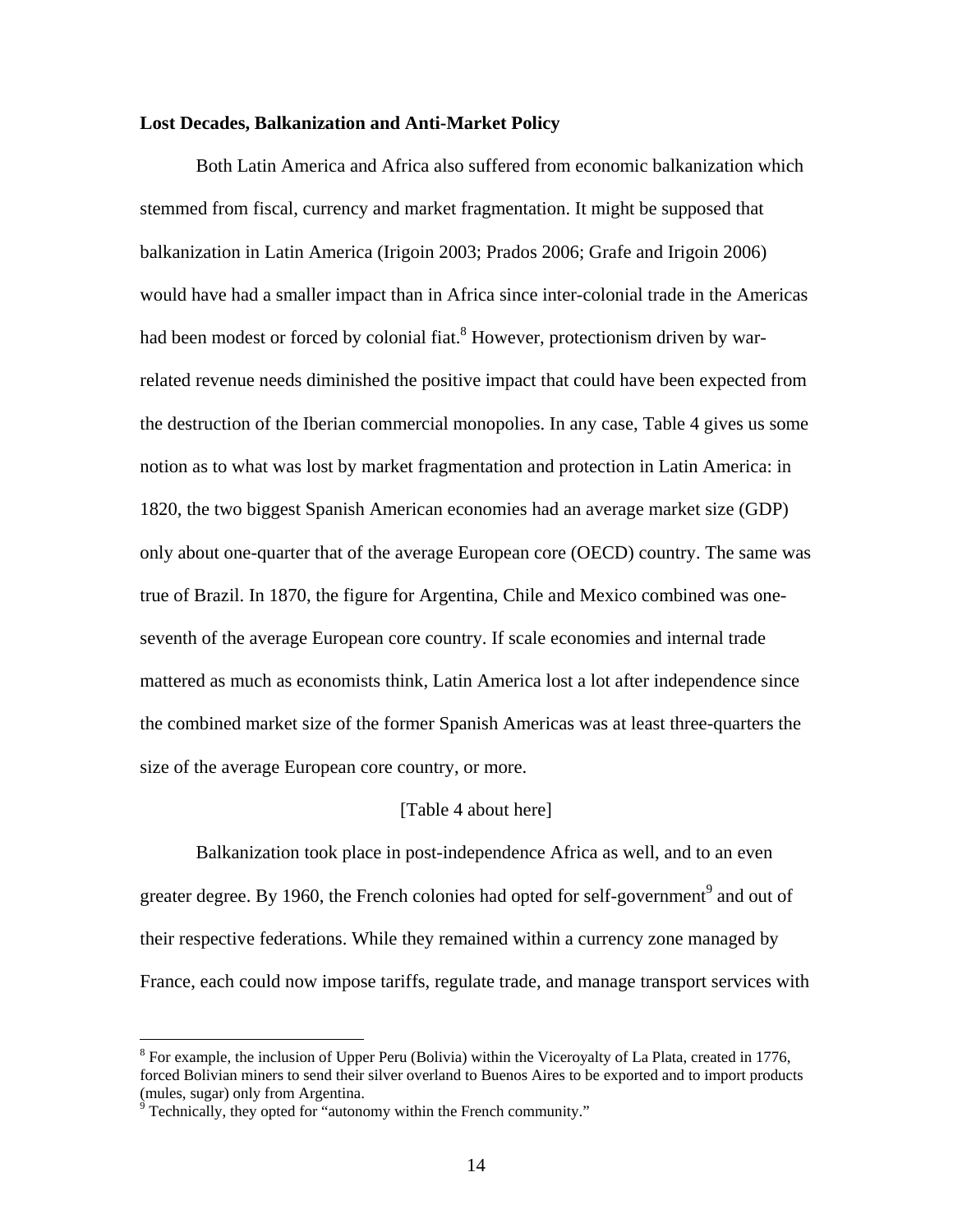an eye to their respective national jurisdictions rather than to international markets. The achievement of independence by Zambia and Malawi marked the break-up of the Federation of the Rhodesias and Nyasaland. The East African High Commission also broke apart, as newly-independent Uganda and Tanzania sought to promote the growth of local industry. Throughout Africa, each newly-independent country issued its own currency. Both English- and French-speaking countries regulated the flow of labor and capital across its boundaries. Most also opted for import substituting industrial policies, seeking to promote the formation of local manufacturing despite the small size of local markets. In addition, governments adopted policies that fragmented transport networks. These hit hardest in southern Africa, where the imposition of economic sanctions on white minority regimes led to the seizure of railway rolling stock and the blockage of road shipments. Whether the comparison is made for 1950 or 1992, the average African economy had a market size only one-tenth that of the average OECD country.

Economic growth in the post-imperial period was further impeded by policy choices in both regions. Not only did violent conflict raise the cost of doing business, but it also raised the demand for public revenues. New governments at war certainly needed revenues that could be collected easily, and there were other motivations to protect in Latin America.<sup>10</sup> Thus, one reason why Latin America failed to exploit the world trade boom before the *belle époque* was that it adopted aggressive anti-trade policies. Similarly, Africa failed to exploit the world trade boom which started sometime around 1950. Table 5 offers some summary statistics confirming that both regions were highly

 $10$  By 1865, and with the exception of the United States, Latin America had the highest tariffs in the world (Coatsworth and Williamson 2004). High post-independence tariffs in Latin America can be explained by war revenue needs, redistribution goals, domestic industrial policy, as well as other forces (Williamson 2006a: chp. 7; Williamson 2007).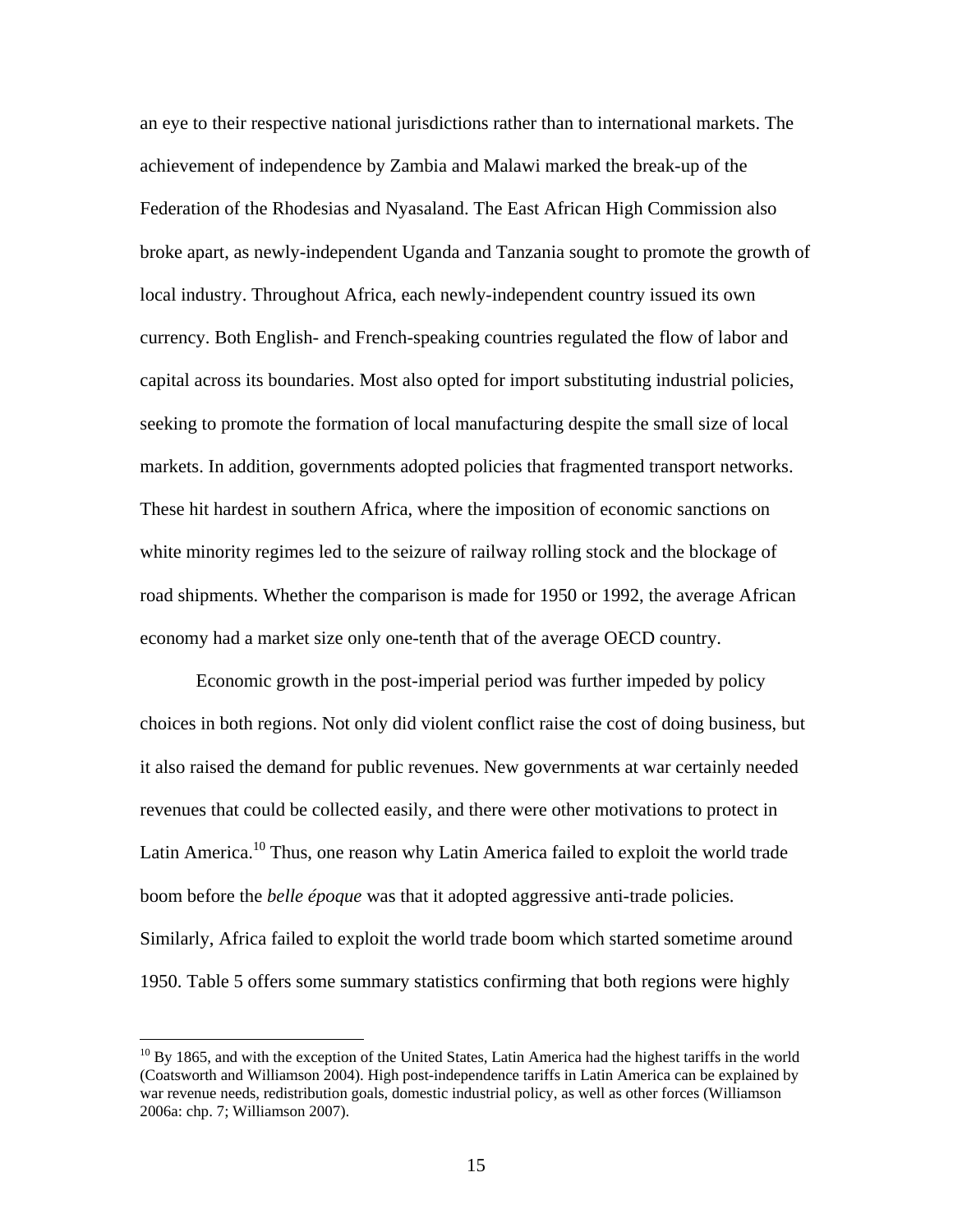protectionist, anti-global, had high tariffs (and export taxes), and relied heavily on customs duties as a source of revenue. The average Latin American tariff rate in 1870 was about  $24\%$ ,<sup>11</sup> which was more than four times that of the European core. In the modern era where non-tariff barriers can be more effective in reducing trade, the tariff rate for Africa between 1971 and 1999 was still almost 15%, more than 30 times that of the OECD. Both regions scored or would have scored extremely low on the Sachs-Warner openness index. In the case of Latin America, these negative anti-global factors swamped the positive effects that should have come from the dissolution of the Spanish imperial trade monopoly. $12$ 

#### [Table 5 about here]

Most post-independence African governments adopted what could be called 'control regimes,' a phrase which refers to a mix of anti-market policies, the most notable features of which were: the movement to a closed economy; the regulation, sponsorship and promotion of industry; and widespread intervention in markets (Ndulu and O'Connell 2007). Prevailing economic doctrines, political commitments to socialism, and pressures for economic redistribution put a premium on interventionist policies. Indeed, governments adopted such policies in 60% of the cases by the mid-1970s (Figure 1).<sup>13</sup> Thus, while the coastal economies of independent Africa may have been spared civil war in the post-imperial period (Figure2), like the rest of Africa they were still subjected to central economic control and anti-trade policies. This may help explain their failure to

<sup>&</sup>lt;sup>11</sup> An average tariff rate of 24% may seem modest, but it was consistent with *much* higher tariffs on importcompeting goods, like manufactures.

<sup>&</sup>lt;sup>12</sup> Brazil is an exception to the rule. Virtual free trade had been declared by the Portuguese king, João IV, on his arrival in the colony in 1808, but the impact was minimal. Regional, separatist, and slave revolts wracked the country after independence, generating revenue needs and tariffs, although a commercial treaty with Britain kept tariff rates low initially.

 $13$  The figure exploits 46 countries, and averages over five year periods.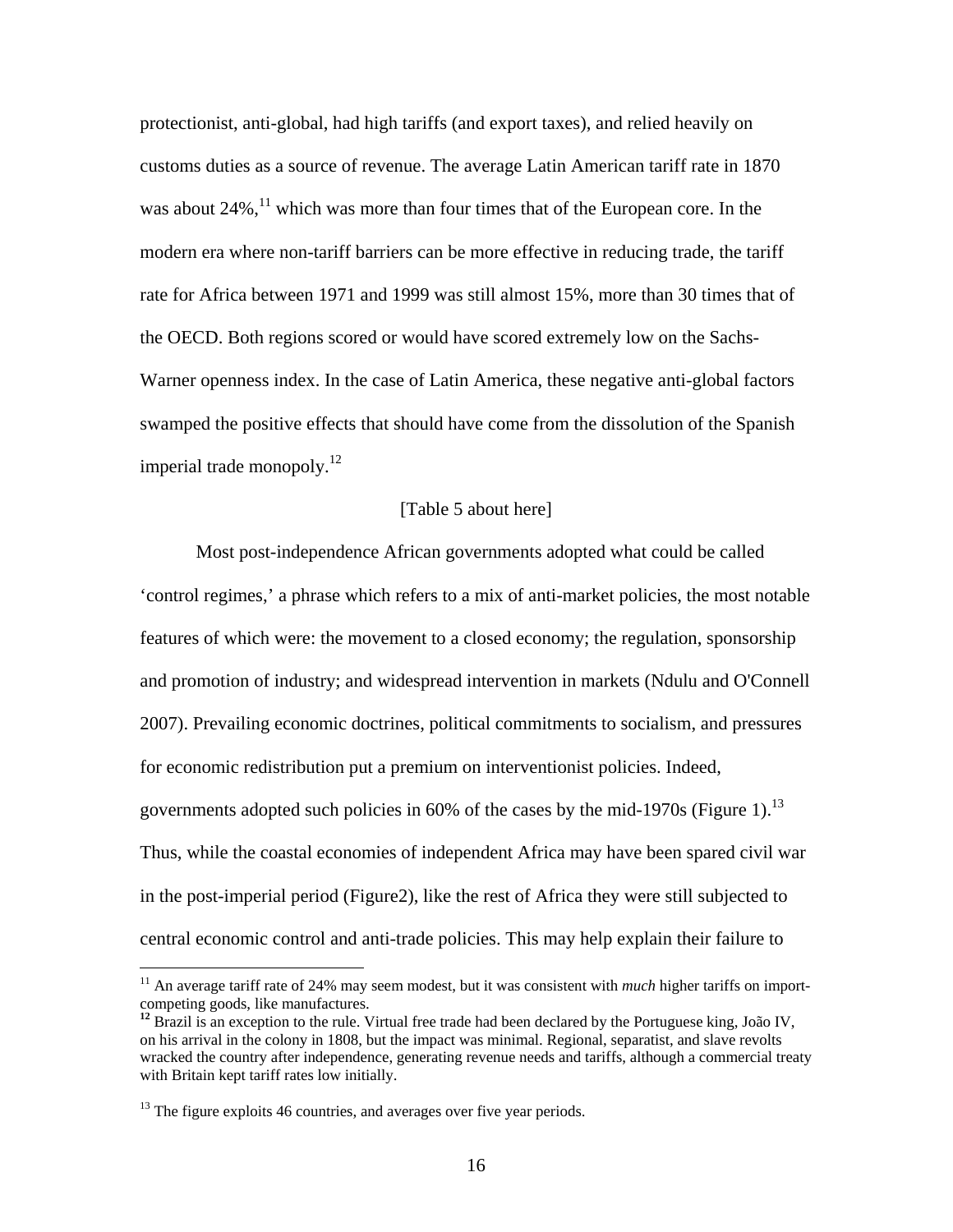emulate the growth performance of coastal economies in other parts of the developing world in the late  $20<sup>th</sup>$  century, especially those of Asia.

[Figures 1 and 2 about here]

## **The World Economic Environment**

What about exports per capita, another measure of openness? Table 6 reports impressive growth rates 1850-1912, after the lost decades, averaging a little more than 2 percent per annum over the 62 years. The half century before 1850 is quite a different story: except for Chile, the growth rates of exports per capita are below 1 percent per annum, and in three cases they are below 0.4 percent per annum. The source of low and stable exports was certainly not faltering world demand since during its lost decades Latin America shared in the spectacular secular terms of trade boom which favored all commodity exporting periphery regions (Williamson 2006a: chp. 6). True, Figure 3 suggests that Latin America had a less dramatic boom than did the rest of the periphery, but over the four decades between 1820 and 1860 the ratio of export to import prices in Latin America rose by more than 50%.

What about post-independence Africa? Figure 4 presents a terms of trade series for sub-Saharan Africa from 1960 to 2003. While the mid-late 1980s were certainly bad years for its commodity prices, Africa had twenty or even forty years (if we reach back to 1940: Deaton 1999) of strong markets for its exports. Thus, the African and Latin American lost decades cannot simply be laid at the feet of poor world markets.

[Figures 3 and 4, and Table 6, about here]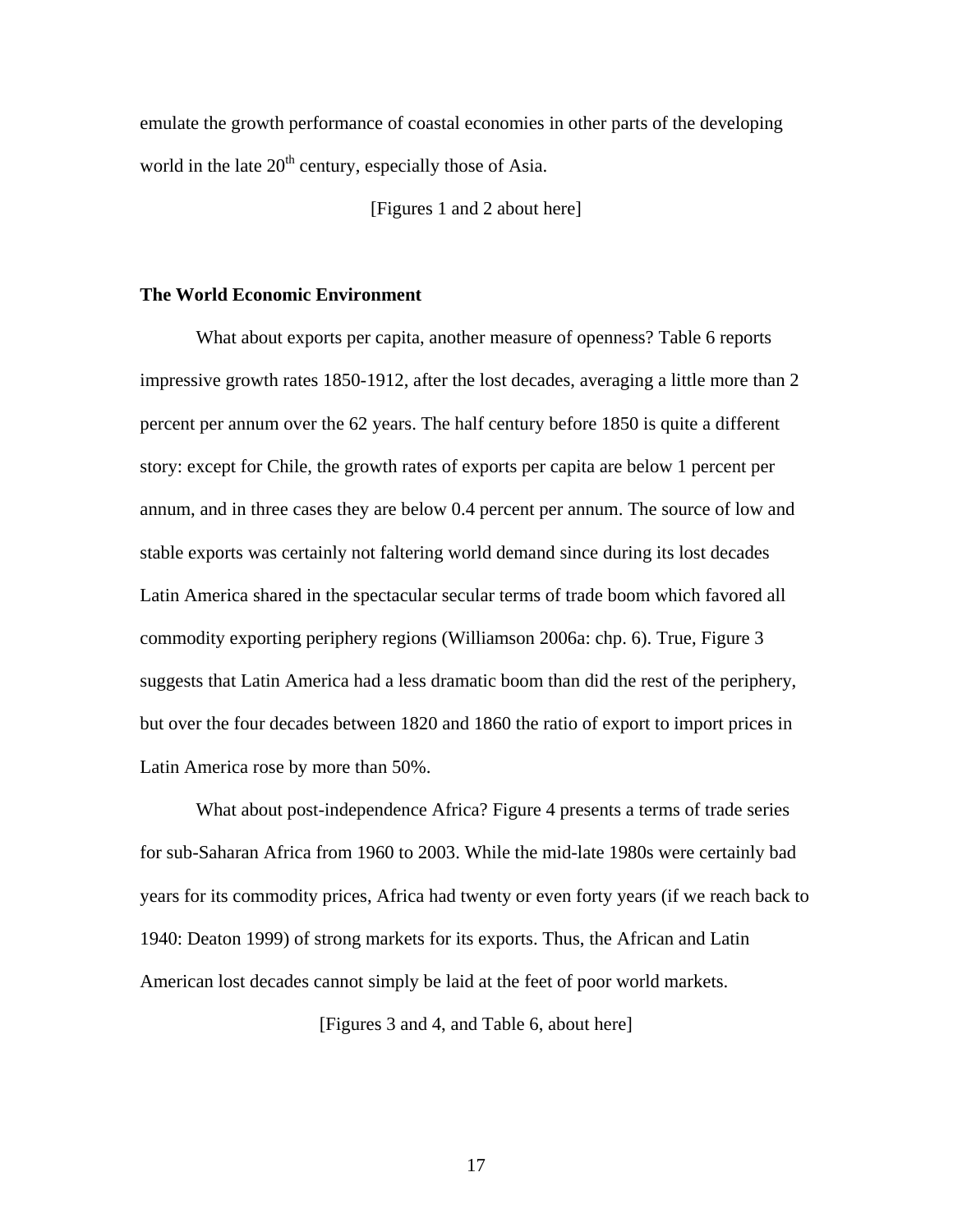## **Violence and the Drift to Liberalism**

 $\overline{a}$ 

Post-independence violence and economic decline in both Africa and Latin America reduced state capacities and thus undermined economic strategies that required strong, centralized national governments – conservatism in most of Latin America, and "socialist" and regulatory states in Africa. Violence undermined many key institutions of colonial rule in Latin America: caste systems, slavery, state monopolies, internal customs,  $14$  trade regulations, taxes and fees that burdened urban consumption, state collection and enforcement of the tithe, and archaic property rights in land (like entail and mortmain). Conservative governments attempted to revive elements of the caste system in Bolivia and Peru, but enforcement depended on indigenous collaboration, which soon evaporated. Slave systems were undermined in western Hispaniola (Dominican Republic) and in those mainland colonies where independence leaders offered freedom to slaves who joined them (Bolivar in Venezuela and Columbia, San Martin in Argentina and Chile). Secularizing governments stopped enforcing the tithe. Entail (*mayorazgo)* was abolished. Church property was disentailed, and when the church resisted (as in Mexico), its properties were expropriated and sold. The hitherto inalienable lands assigned to indigenous villages and town councils (*cabildos, ayuntamientos*) were sold and efforts were undertaken to privatize public lands through auctions, grants, and colonization schemes. Reforms of the property rights system culminated in new civil and commercial codes after mid century. Fiscal necessity as much as ideology drove much of this activity,

<sup>&</sup>lt;sup>14</sup> This entailed the elimination of customs houses along roads and at city gates. Furthermore, restrictive regulations were abandoned, such as the rules mandating seizure of imported goods that deviated from specified routes into the interior and required document called *guias* to be signed at each destination and returned to the port of entry. All of these reforms were trade-creating, of course.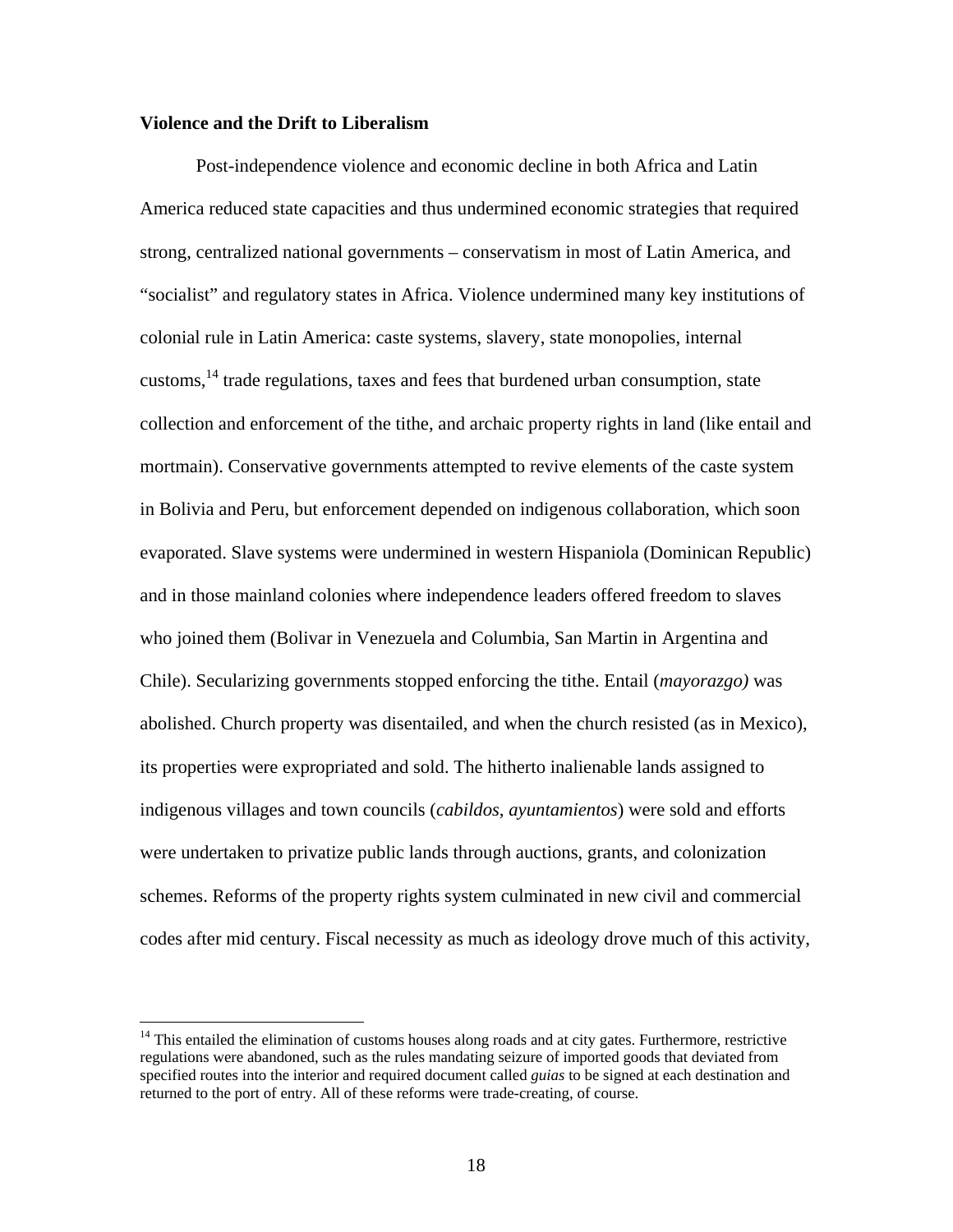often accompanied by new tariff codes, fiscal reform, and the reorganization of judicial systems.

The net effect of these institutional changes was to liberate economic activity from a burdensome colonial legacy. In that sense, Latin America's civil wars and international conflicts of the post independence decades had a modernizing impact. They undermined and made unenforceable both the state-sanctioned private privileges of the region's European elites and the myriad internal taxes, regulations, monopolies of the colonial regime. Latin America began drifting toward liberalism long before it became an ideology and a slogan.

Economic decline also undermined state-centered economic strategies in Africa and set in motion the liberalization of economic policies. Governments that had overvalued their currencies, undermined export incentives and created incentives for smuggling. Because taxes on trade represented so large a portion of public revenues, public revenues declined. In addition, governments that had regulated industries and imposed price controls, created incentives for economic activity to shift to the informal economy, where it remained untaxed.

Interventionist policies in Africa often added to fiscal crisis thus contributing to the collapse of political order. Further, as governments had retained power by targeting economic benefits to core constituencies, the decline in public revenues led to a rise in political instability. When governments could not pay their military forces – or paid them in worthless currencies, soldiers began to pay themselves in kind by engaging in extortion and looting, giving rise to high levels of economic insecurity.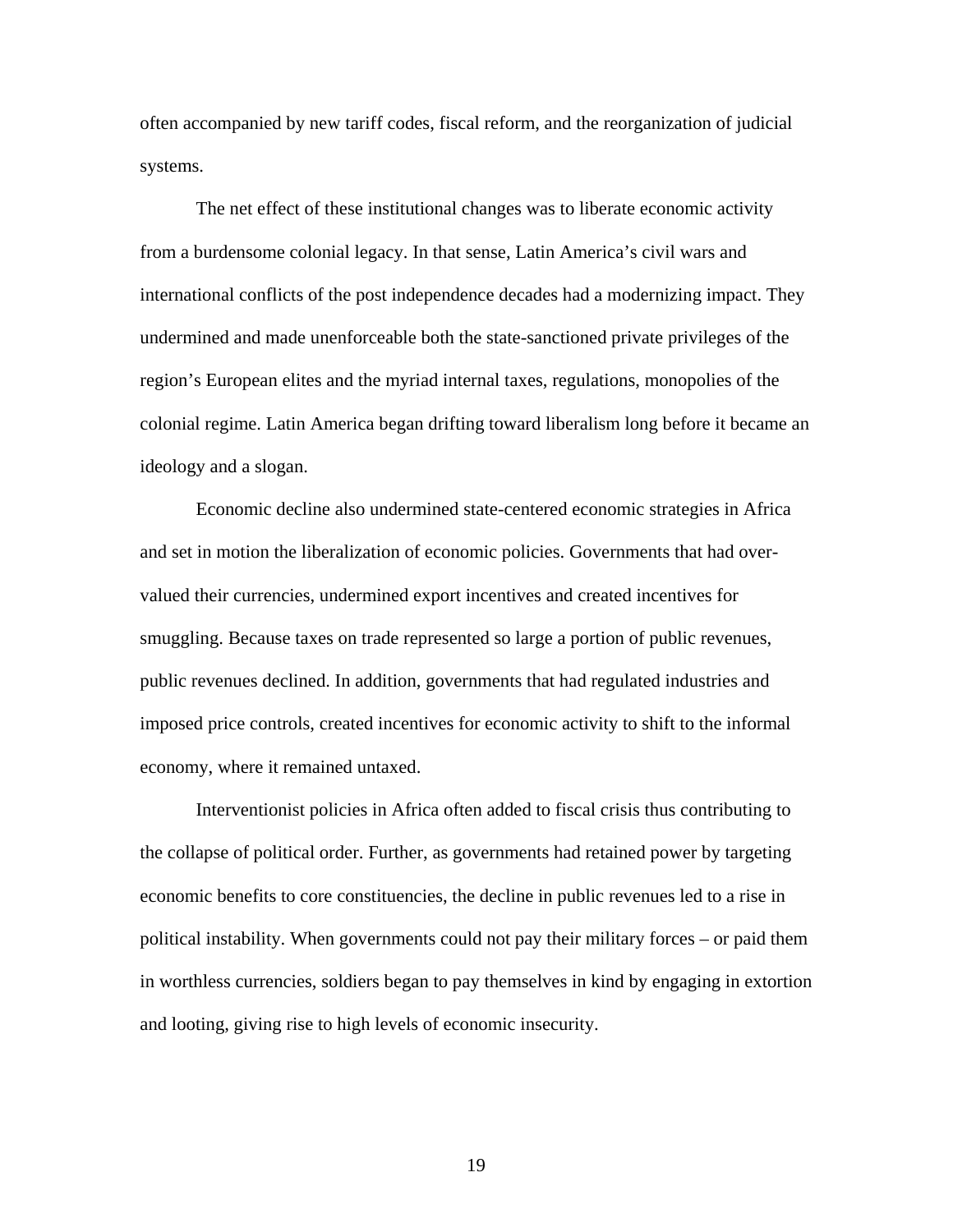A rising African public debt was held by international financial institutions, particularly the World Bank, which by the late  $20<sup>th</sup>$  century had assumed a major portion of the costs of government in Africa. The Bank increasingly pressured African governments to abandon policies that sought to override market forces and to adopt policies that harnessed market incentives (World Bank 1989). Attempts to stabilize the political and economic fortunes of the state in Africa thus led to liberal policy reform: abandonment of public deficits, price controls, and government monopolies (World Bank 1994). Figure 5 depicts the movement toward what has been labeled 'syndrome free' policies (Collier and O'Connell 2007).

[Figure 5 about here]

#### **Why Were the Lost Decades So Long?**

 Neither the pre-modern Iberian powers in Latin America nor the modern imperialists in Africa sought to create the social base for economic dynamism in their colonies. Nor did they succeed in doing so in spite of themselves. Latin America's liberal drift took decades for two reasons: resistance by powerful settler elites and the relative weakness of the liberal movements that sought to dislodge them. In the most populous Latin American colonies, typified by Mexico and Peru, pre-independence economic elites resisted change because their class and ethnic interests linked them to the colonial regime. Colonial constraints on economic activity had impeded the development of an entrepreneurial or business class strong enough to end the dominance of the colonial elites and the civil strife that accompanied independence impoverished many whose occupations and interests inclined them toward liberalism. Argentina was exceptional in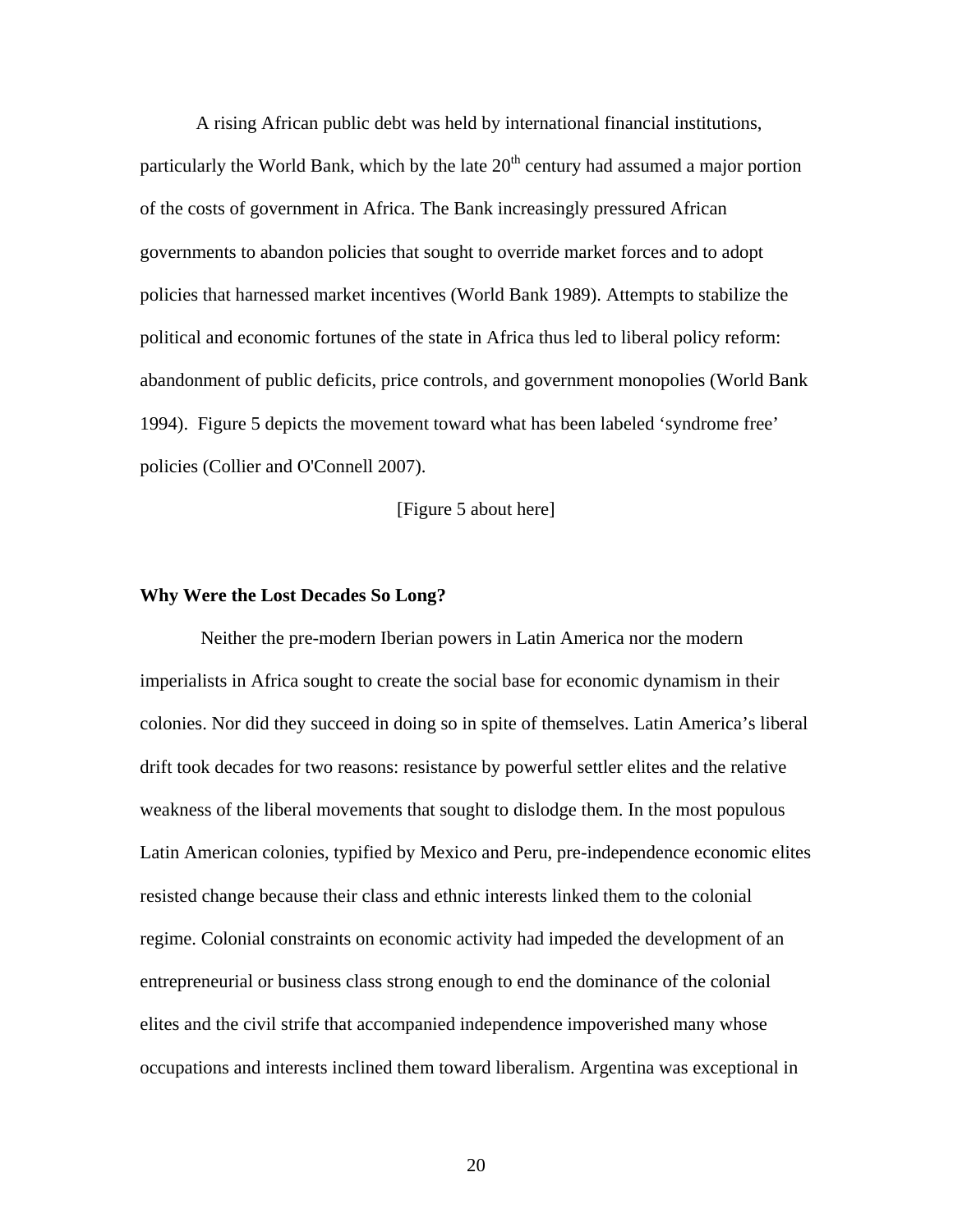that the absence of either an indigenous underclass or plantation slavery narrowed the post independence conflicts to squabbles over the spatial distribution of political power, with most liberals supporting a 'unitary' regime dominated by the port city of Buenos Aires. In other large countries, liberals were inevitably federalist, because they sought to accelerate the drift toward freer markets by making national governments even weaker. Political stalemate and economic stagnation slowed and at times partially reversed the region's inexorable, if sometimes glacial draft toward liberalism,

 In Africa, the delay in economic reform reflected the power of a perverse equilibrium where key actors realized the costs of inappropriate policy choices but could not unilaterally abandon their commitment to them. Policies toward agriculture illustrate the point. Urban labor, industry, and the governments themselves championed 'low price' policies for basic foodstuffs. Through retail price controls, monopsony purchasing, and the opening up of domestic markets to foreign imports (which could be purchased with over-valued currencies), governments sought to provide urban consumers with cheap food (Bates 1981). These policies raised real incomes for city workers, but also lowered the own-wage of urban labor and thus defended industrial profits. But these pro-urban policies undercut the profitability of agriculture (the largest sector of most African economies), and led – perversely but inevitably -- to shortages and higher prices, and reduced economic growth rates while undermining the legitimacy of governments.

While the policies thus imposed significant costs on Africa's states, they nonetheless endured. No labor leader could afford to demand their reversal. And no political leader could champion policies that would, initially at least, raise the cost of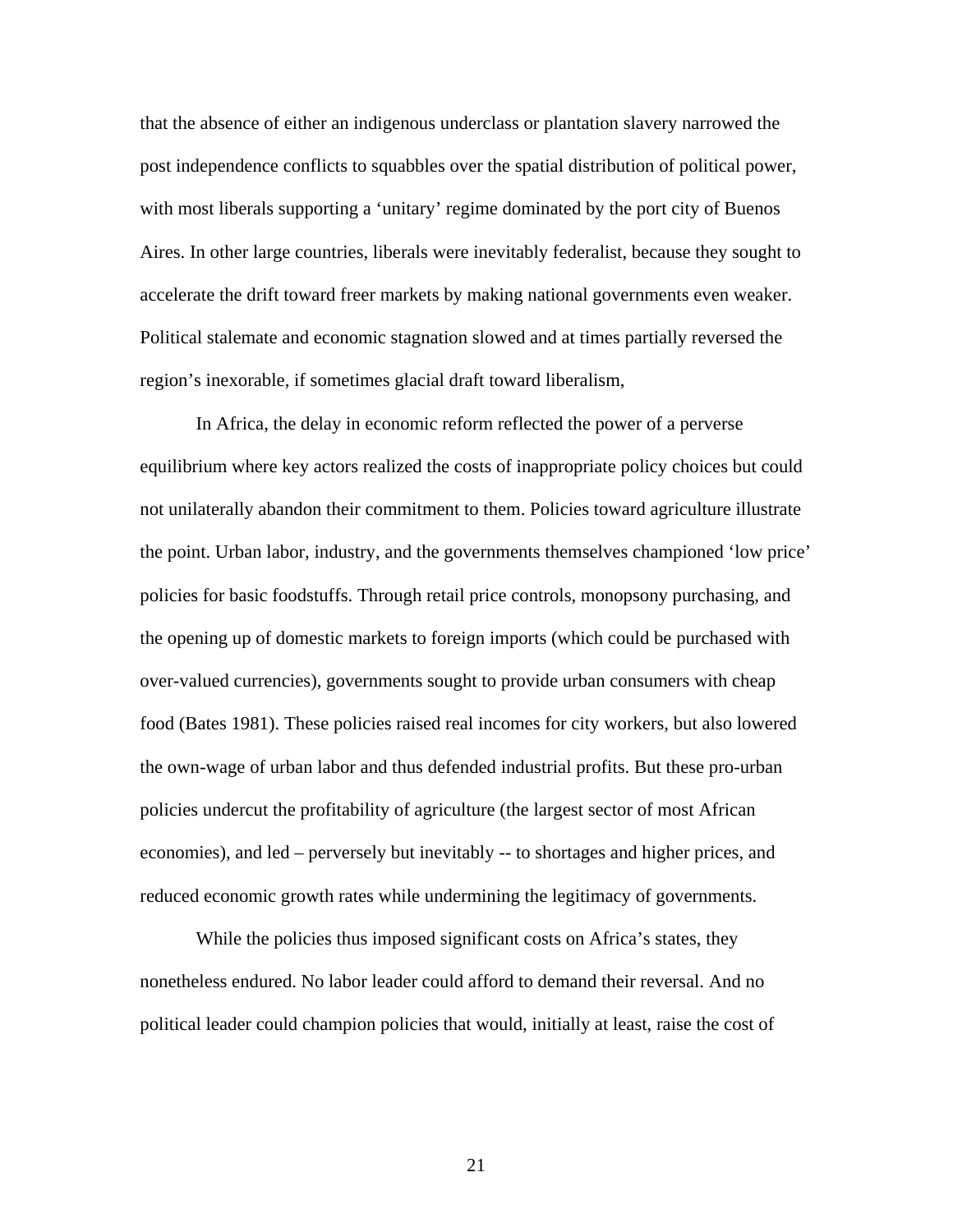living for urban consumers. As a result, the policies remained in place, even while undermining the economic wellbeing of the states that retained them.

## **Reform and Recovery**

Nearly everything changed in Latin America after 1870. First, there came political (and often military) victory of Liberal political forces that imposed civic equality without regard to ethnicity, abolished slavery, separated church and state, put an end to archaic property rights in land, privatized public assets (especially land), and finally abolished internal customs and public monopolies. Second, long term stability was secured in most cases by means of historic compromises that reunited elite economic interests. Once conservatives accepted the new rules of the game, militarism and popular mobilization were replaced by governing arrangements that provided major domestic and foreign business groups secure access to influence. Third, the new political economy came to be embodied in modern civil and commercial codes, judicial reform and reorganization, new banking and insurance laws, renegotiation of domestic and external debts, tariff protection for industries in the larger economies, increasing public investment in physical infrastructure and security. Fourth, stability facilitated economic growth, which helped to cement the new political economy (Ponzio 2005): the income per capita growth rate was 1.8% per annum for Latin America between 1870 and 1913 (Maddison 2003: 142). Economic growth was sustained by new investment, particularly foreign direct investment, which came first in response to government guarantees and subsidies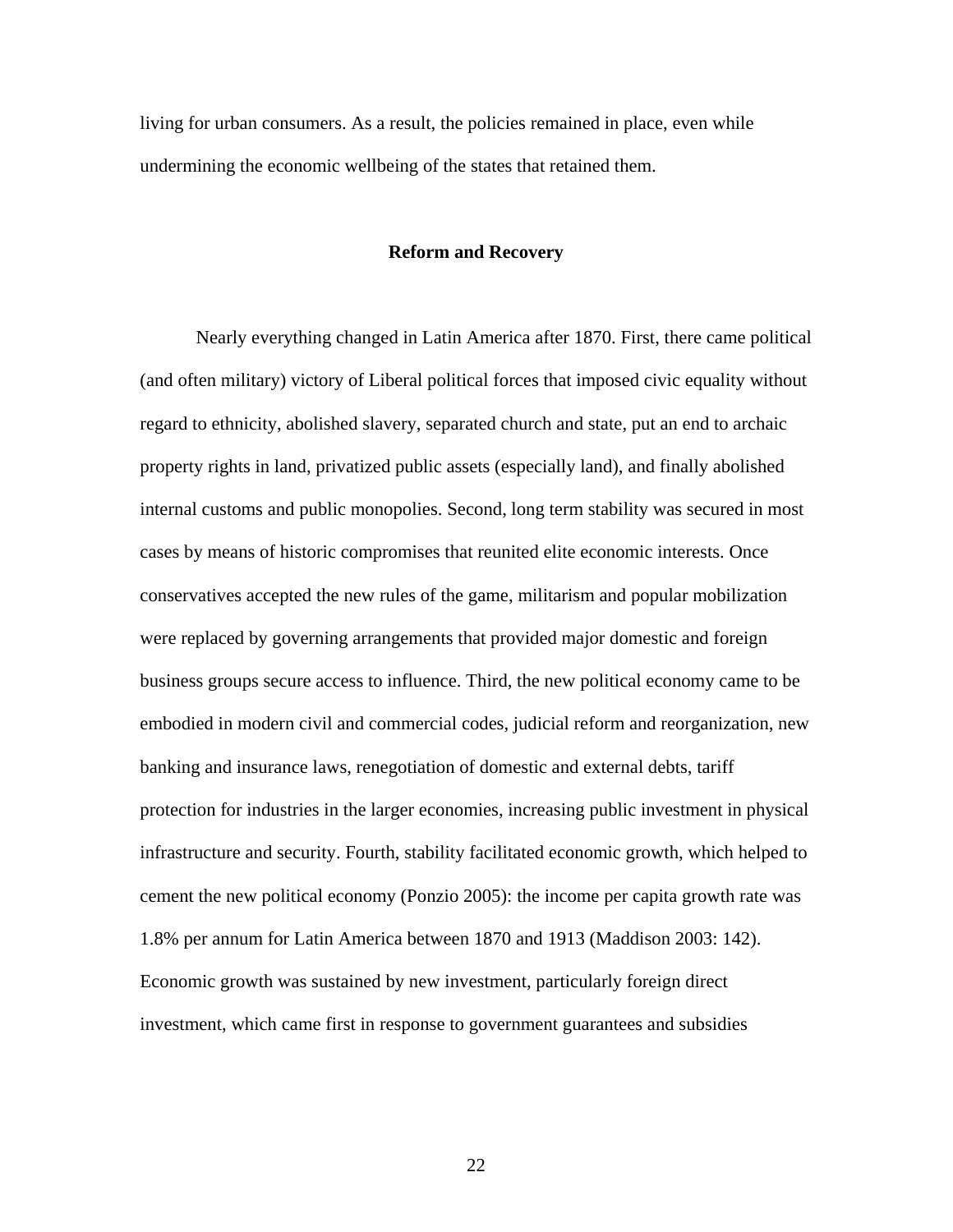(railroads, public works, banking), and then to exploit new opportunities in export production and industry (Obstfeld and Taylor 2004).

These changes could not have been achieved in most countries without the previous conflict and bloodshed. Civil warfare destroyed many of the colonial institutions that Liberals sought to abolish long before the fighting stopped. This destructive phase of institutional modernization facilitated the transition to a second more constructive phase in which governments discovered -- often through trial and error over two or three decades -- the institutional arrangements and policies most likely to encourage investment and growth. The new regimes succeeded in eliminating (or at least diminishing) the political participation of popular classes especially in the countryside. They centralized power in provincial and national capitals, away from villages and small towns. They also installed, or enforced more rigorously, property and literacy limits on the franchise. Success in excluding most citizens from political influence and participation aided stability and economic growth, but disfavored a more egalitarian society and maximized short run returns on social overhead capital, foreign investment, foreign technology, and foreign skills. Still, most stable Latin American regimes of the late nineteenth century lacked the capacity or the incentives to create institutions that could credibly guarantee the property and civic rights of most citizens or give priority to investments in human capital. Thus, institutions favoring inclusive development did not develop.

Sustained economic growth in the Latin American *belle époque* yielded an even greater concentration of assets and income. Economic modernization provoked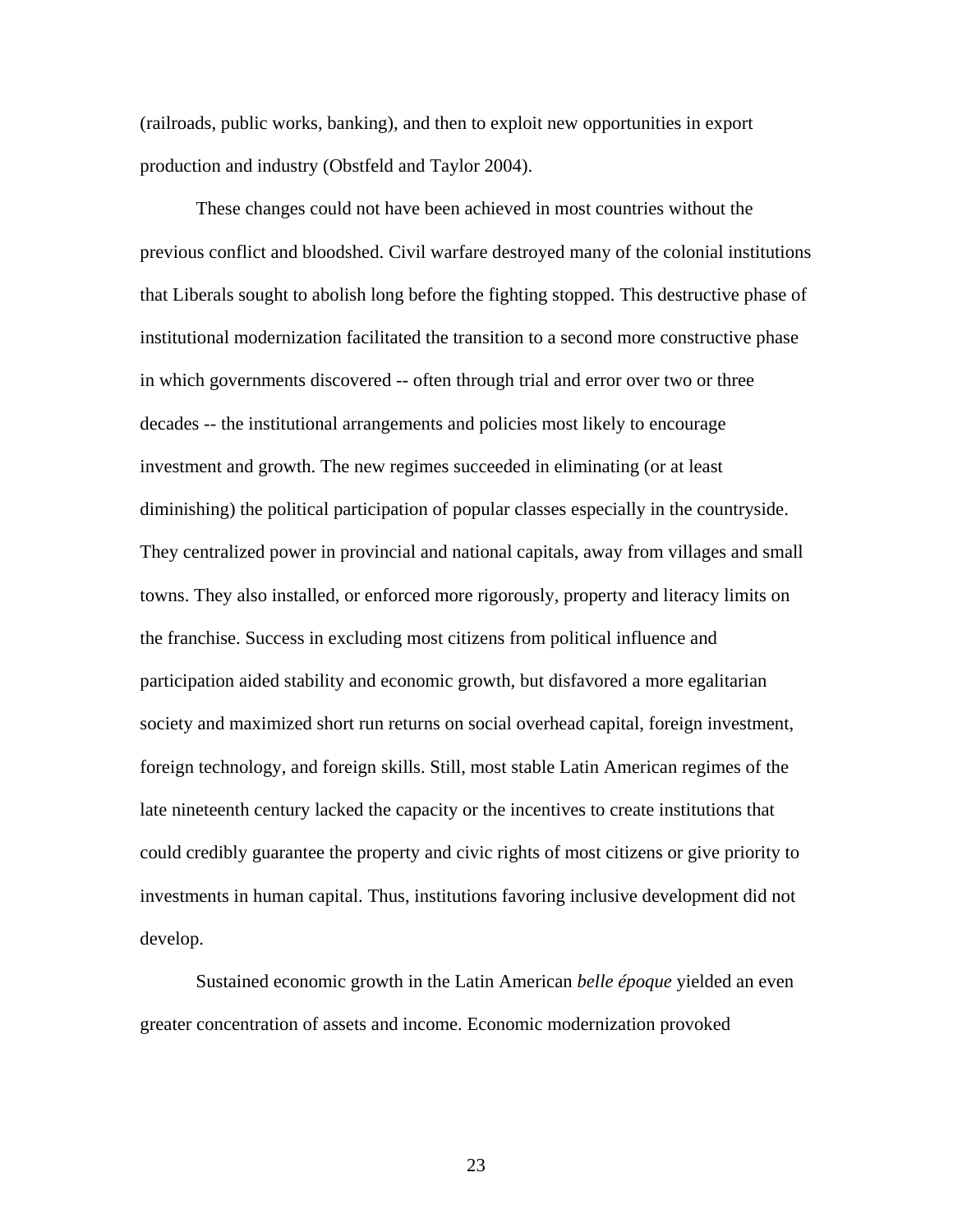widespread increases in the concentration of land ownership, $15$  wages rose more slowly than did per capita GDP (Williamson 1999), and inequality rose overall (Prados 2005). Those Latin American economies which achieved long term GDP per capita growth rates comparable to the United States (roughly 1.5% per year over the twentieth century), achieved it at the cost of persistent inequality and chronic social and political tension.

In recent years, Africa has experienced a decline in political conflict. While conflict continues on the Horn of Africa, the liberation wars in Southern Africa have come to an end; so too have the civil wars that followed the achievement of independence in Mozambique and Angola. While Chad, Cote d'Ivoire, Ethiopia, Somalia, Sudan and Zimbabwe are still torn by civil war, fourteen others have dropped from that list (Angola, Benin, Djibouti, Kenya, Liberia, Mali, Mozambique, Namibia, Nigeria, Rwanda, Senegal, Sierra Leone, Uganda, and Congo). In many – especially Congo, Burundi, and Nigeria – peace remains fragile, but at least military conflict has stopped.

A corollary of institutional reform was policy reform, with the abandonment of control regimes in favor of ones producing fewer price distortions, a greater reliance on market incentives, and less government regulation (see Figure 5: Ndulu et al. 2007). Unlike Latin America, where newly stable regimes worked to exclude majorities by restricting the franchise, Figure 6 shows that in Africa no-party (largely military) and single-party systems gave way to competitive party systems during the period of democratic reforms in the 1990s. That institutional reform and policy reform should go together in Africa should not be surprising. Small holder farms face high costs of organization, and so were ineffective lobbyists; but, being numerous, they constitute a large bloc of voters. And with the reintroduction of competitive party politics, rulers then

<sup>&</sup>lt;sup>15</sup> For the Mexican case, see Coatsworth (1974).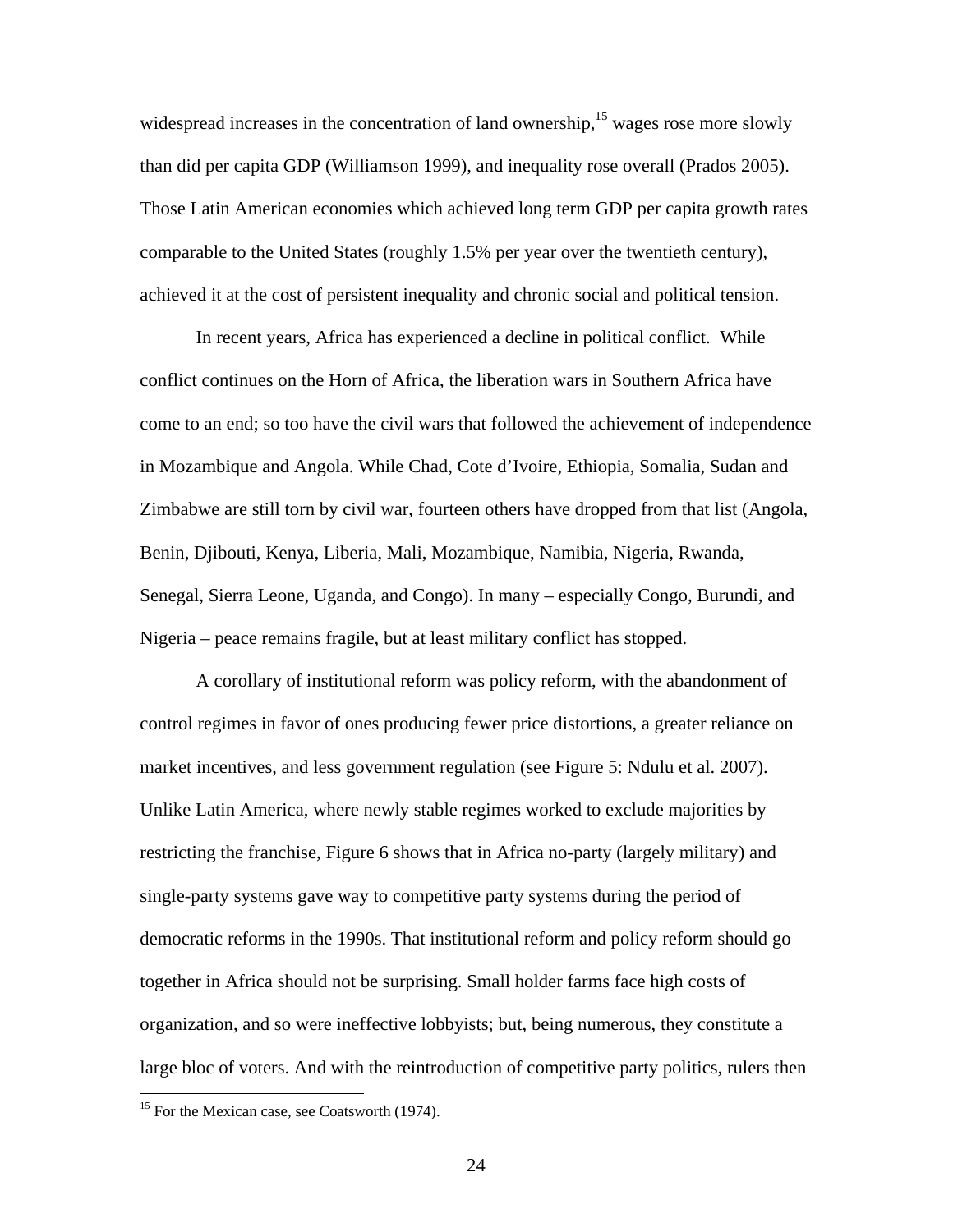faced incentives to abandon the policies that had so long imposed heavy burdens on agriculture.

Contemporary Africa has also experienced a rise in the demand for its exports. Fueled by the growth of Asian economies, and the economy of China in particular, Africa now benefits from a growing demand for primary products: timber, oil, and metals, in particular.<sup>16</sup> The result has been the achievement of the first spell of positive rates of economic growth since the first decade of independence, some 40 years previously (Table 7).

[Figure 6 and Table 7 about here]

## **Historical Lessons for Africa's Future**

The comparison we have offered suggests cautious optimism for Africa's future. One the one hand, Latin America finally emerged from the post-independence period into a second half-century of impressive growth and political stability, and there are signs that Africa may emulate Latin American experience. On the other hand, the social costs of the policies that led to this Latin American outcome were high, generating benefits to the few, economic inequality, and political exclusion. If history repeats, Africa too can grow, but the danger is that the achievement of economic growth and political stability may also come at high social cost.

<u>.</u>

<sup>&</sup>lt;sup>16</sup> It also benefits from a demand for simple labor-intensive manufactures. Sub-Saharan Africa is shifting out of mineral and agricultural exports and in to manufactures, although it only became apparent in the early 1990s. The share of manufactures in total exports in this region was only 12 or 13 percent in 1991, while it was almost 50 percent in 1998 (Martin 2003; Williamson 2006b: Figure 6).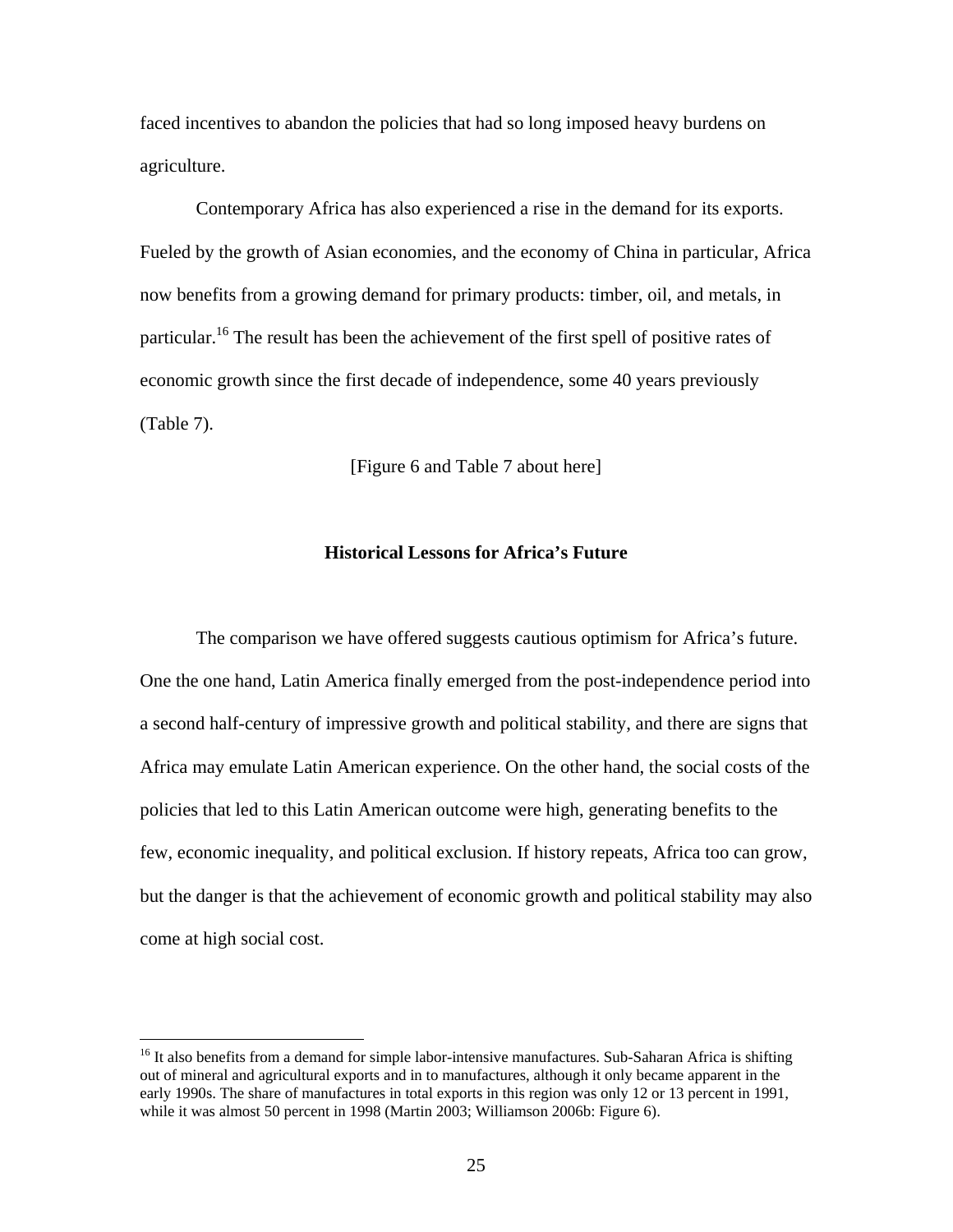The 1990s were marked by the rise of democracy and the overthrow of authoritarian regimes in Africa. Instead of single party politics or military rule, multiparty politics prevailed in nearly 70% of Africa by 1995. In addition, governments increasingly adopted more liberal economic policies. The fall of communism, external pressures for policy reform, and the simple fact that governments that wished to remain in power had to compete for votes and so could no longer impose the kinds of policies that they once had favored. An economic benefit accompanied the end of political conflict. Much of Africa began to adopt more market-oriented policies to exploit those benefits. And a little help from expanding world markets reinforced improved economic performance: the rising demand for primary products from Asia's growing economies has helped spark a resumption of growth in  $21<sup>st</sup>$  century Africa just as an accelerating world industrial revolution helped create the *belle époque* for late  $19<sup>th</sup>$  century Latin America.

But will Africa pay the same price for modern economic growth as did Latin America? Will the growth of exports, the abandonment of monopolies, and the promotion of markets be accompanied by the rise of inequality and the consolidation of power by an oligarchic elite? There are certainly signs of such a trend: the privatization of public assets in Africa has already led to their accumulation by the political elite and a strengthened link between wealth and power. In two fundamental ways, however, Africa's evolution is departing from Latin America history. First, there are no restrictions on the franchise in Africa's emerging democracies, while there certainly were in most of Latin America until after 1950. Second, recall that Africa's population is composed of a far larger share of indigenous people and a far smaller share of European settlers and their descendants than was true of Latin America 150 years ago. As a result of the vastly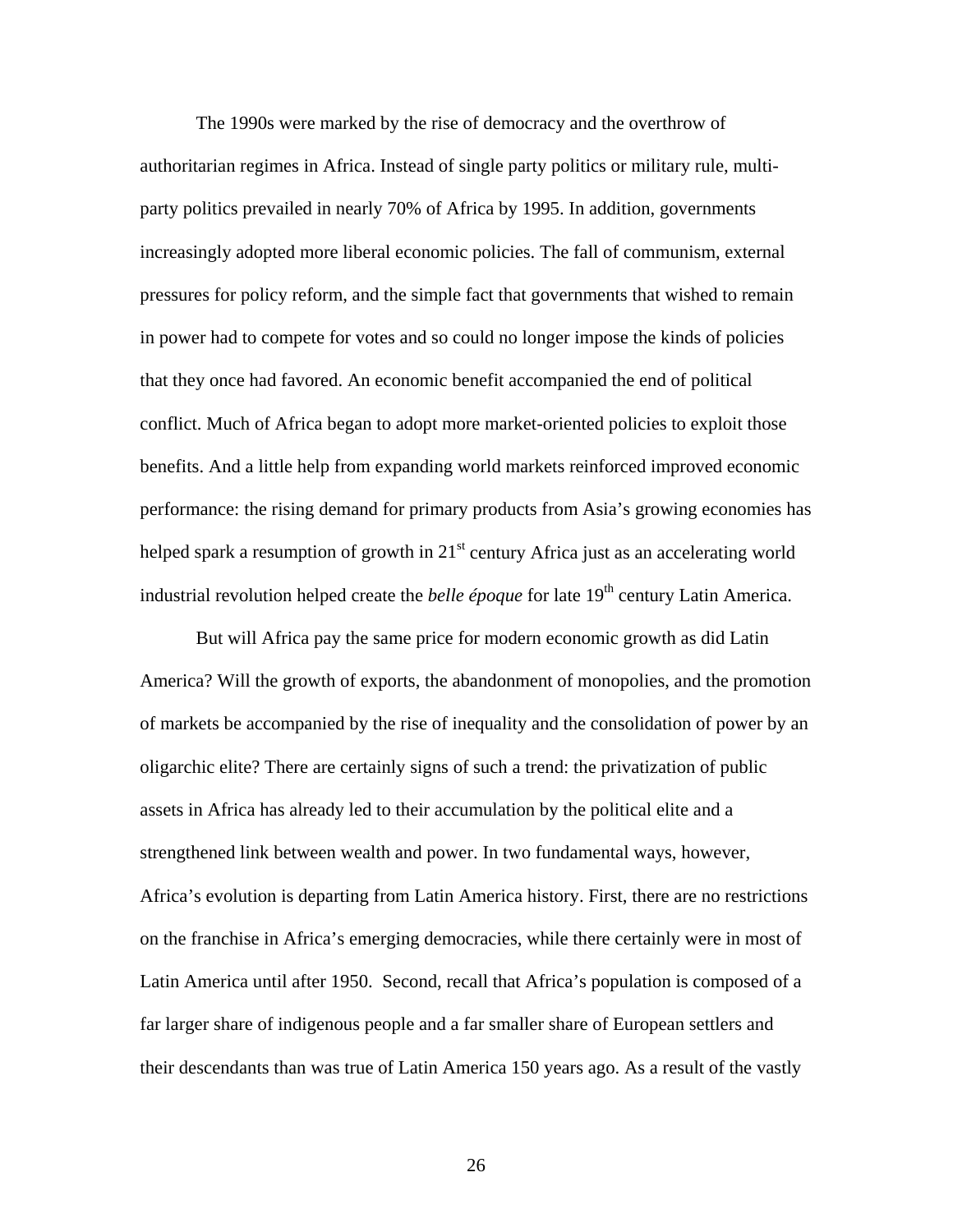greater political weight of the indigenous population, the reform of private property rights to land, which could lead to concentration and inequality, remains off the political agenda in most African states, whereas it was central to the political agenda of the liberal regimes in 19<sup>th</sup> century Latin America. Thus, perhaps Africa will not have to pay the same social inequality price for modern economic growth that Latin America did following its lost decades.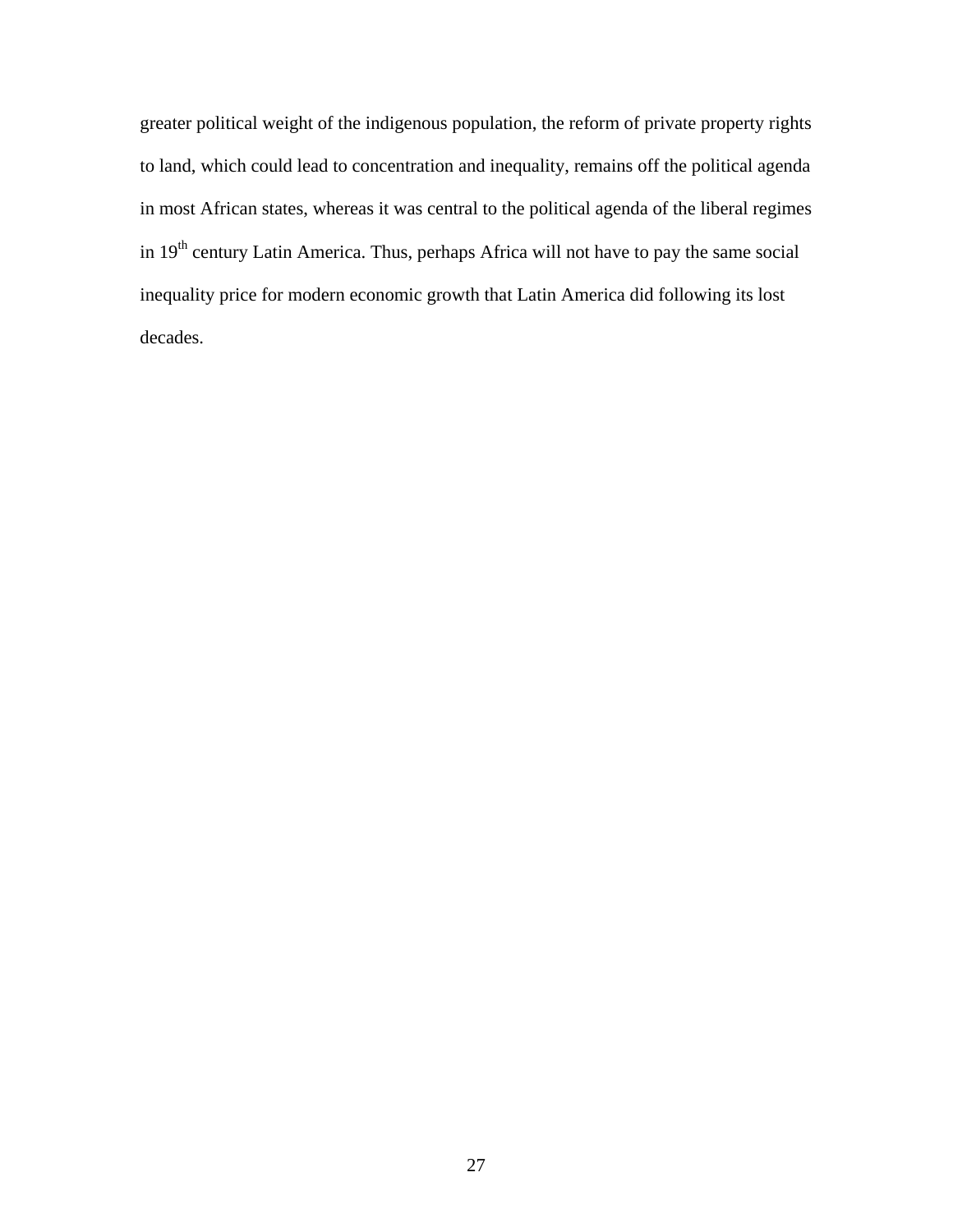### **References**

- D. Abernethy (2000), *The Dynamics of Global Dominance: European Overseas Empires, 1415-1980* (New Haven, Conn.: Yale University Press).
- E. V. Artadi and X. Sala-i-Matin (2003), "The Economic Tragedy of the XXth Century: Growth in Africa," *NBER Working Paper 9865*, National Bureau of Economic Research, Cambridge, MA. (July).
- A. S. Banks (1976), *Cross-National Time Series 1815-1973* (online), Inter-University Consortium for Political and Social Research, Ann Arbor, Michigan.
- R. H. Bates (1981), *Markets and States in Tropical Africa* (Berkeley and Los Angeles: University of California Press).
- R. H. Bates (2007a), "Chapter 4: Domestic interests and control regimes." In B. Ndulu, P. Collier, R. Bates, and S. O'Connell (eds.), *The Political Economy of Economic Growth in Africa, 1960-2000* (Cambridge: Cambridge University Press, forthcoming).
- R. H. Bates (2007b), "Chapter 7: Political conflict and state failure." In B. Ndulu, P. Collier, R. Bates, and S. O'Connell (eds.), *The Political Economy of Economic Growth in Africa, 1960-2000* (Cambridge: Cambridge University Press, forthcoming).
- R. H. Bates (2007c), "Chapter 10: Political reform." In B. Ndulu, P. Collier, R. Bates, and S. O'Connell (eds.), *The Political Economy of Economic Growth in Africa, 1960- 2000* (Cambridge: Cambridge University Press, forthcoming).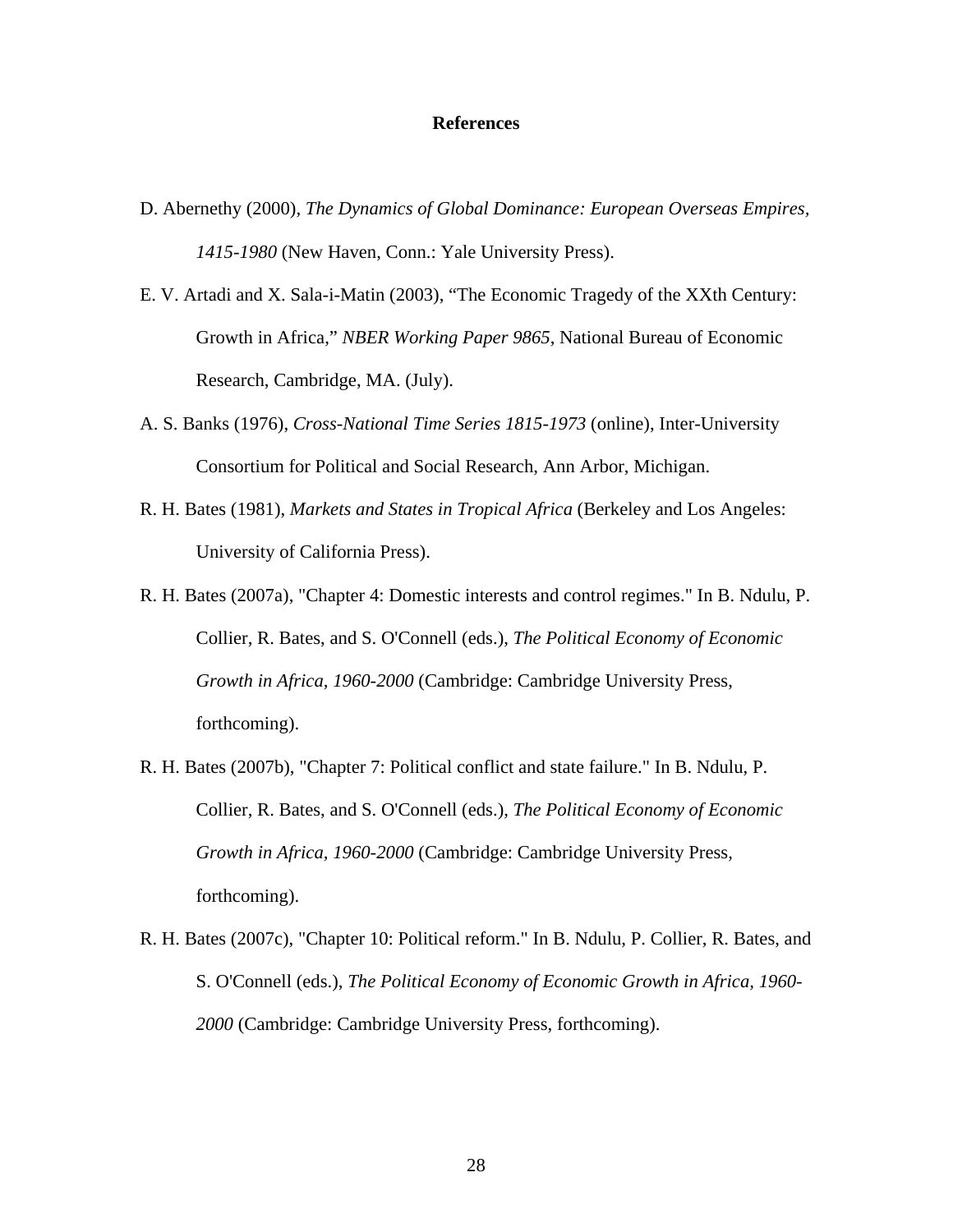- C. Boone (1990), *Merchant Capital and the Roots of State Power* (New York: Cambridge University Press).
- J. H. Coatsworth (1974), "Railroads, Landholding and Agrarian Protest in the Early Porfiriato," *Hispanic American Historical Review* 54 (February): 48-71.
- J. H. Coatsworth (1988), "Patterns of Rural Rebellion in Latin America: Mexico in Comparative Perspective." In F. Katz (ed.), *Riot, Rebellion, and Revolution* (Princeton: Princeton University Press).
- J. H. Coatsworth (1998), "Economic and Institutional Trajectories in Nineteenth-Century Latin America." In J. H. Coatsworth and A. M. Taylor (eds.), *Latin America and the World Economy Since 1800* (Cambridge: Harvard University Press).
- J. H. Coatsworth and J. G. Williamson (2004), "The Roots of Latin American Protectionism: Looking Before the Great Depression." In A. Estevadeordal, D. Rodrik, A. Taylor and A. Velasco (eds.), *FTAA and Beyond: Prospects for Integration in the Americas* (Cambridge, Mass.: Harvard University Press).
- P. Collier, A. Hoeffler, and C. Patillo (1999), "Flight capital as a portfolio choice." Unpublished, International Monetary Fund (Washington D.C.).
- P. Collier, A. Hoeffler, and C. Pattillo (2002), "Africa's exodus: Capital flight and the brain drain as portfolio decisions." Unpublished, World Bank (Washington D.C.).
- P. Collier and S. O'Connell (2007), "Chapter 2: Opportunities, choices and syndromes." In B. Ndulu, P. Collier, R. H. Bates and S. O'Connell (eds.), *The Political Economy of Economic Growth in Africa, 1960-2000* (Cambridge: Cambridge University Press, forthcoming).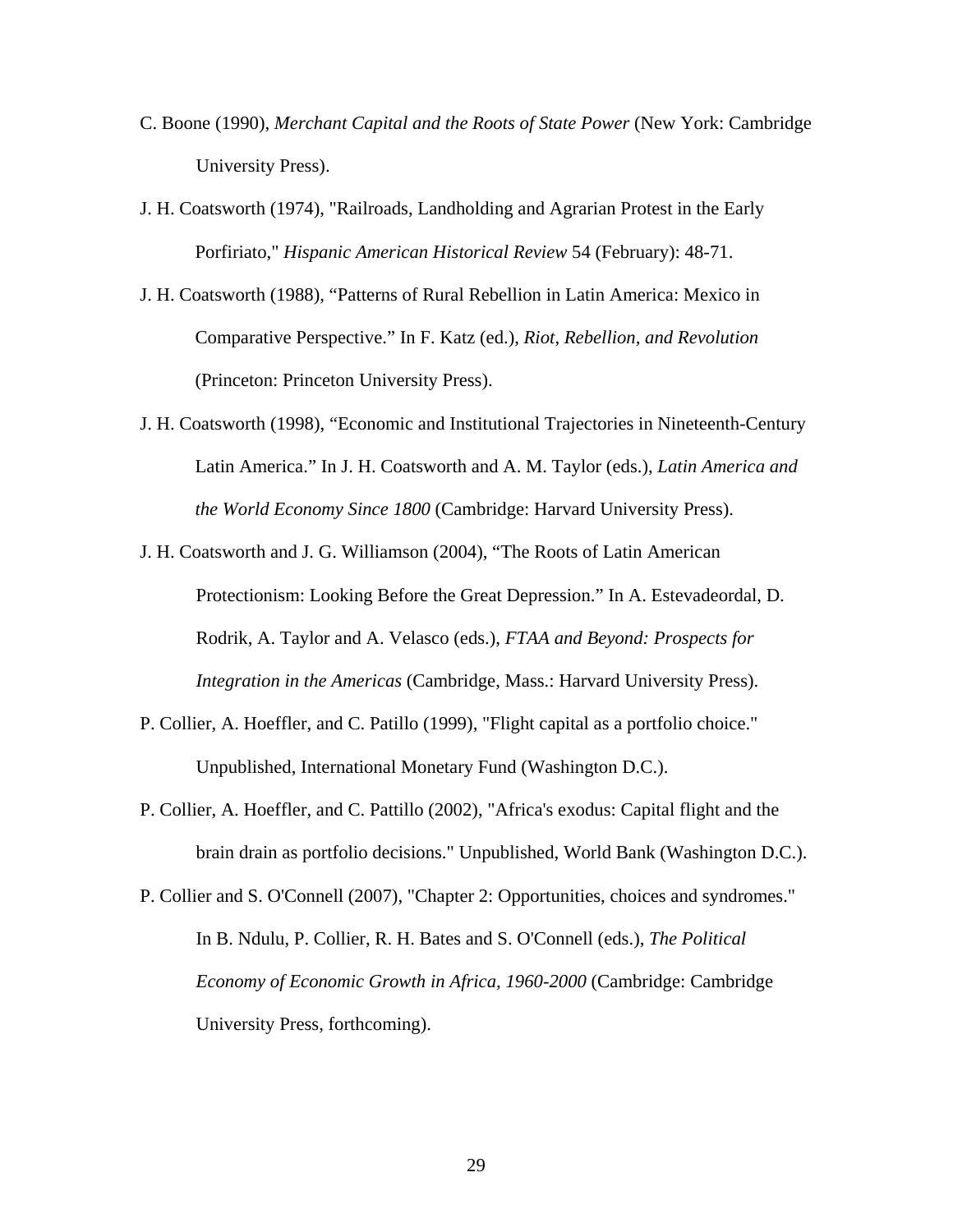- A. Deaton (1999), "Commodity Prices and Growth in Africa," *Journal of Economic Perspectives* 13 (Summer): 23-40.
- W. Easterly and R. Levine (1997), "Africa's growth tragedy: Policies and ethnic divisions," *Quarterly Journal of Economics* 112: 1203-50.
- R. Grafe and M A. Irigoin (2006), "The Spanish Empire and Its Legacy: Fiscal Redistribution and Political Conflict in Colonial and Post-Colonial Spanish America," *GEHN Working Paper 23/06*, London School of Economic (May).
- K. Gyimah-Brempong and M. E. Corley (2005), "Civil Wars and Economic Growth in South Africa," *Journal of African Economies* 14: 270-311
- A. G. Hopkins (1973), *An Economic History of West Africa* (New York: Columbia University Press).
- M. A. Irigoin (2003), "Macroeconomic Aspects of Spanish American Independence: The Effects of Fiscal and Currency Fragmentation, 1800s-1860s," *Working Paper 03- 45*, Universidad Carlos III de Madrid (September).
- H. Kjekshus (1977), *Ecology Control and Economic Development in East African History: The Case of Tanganyika 1850-1950* (London: Heineman).
- M. Livi-Bacci (2006), "The Depopulation of Hispanic America after the Conquest," *Population and Development Review* 32 (June): 199-232.

A. Maddison (2003), *The World Economy: Historical Statistics* (Paris: OECD).

W. Martin (2003), "Developing Countries' Changing Participation in World Trade," *World Bank Research Observer* 18(20): 187-203.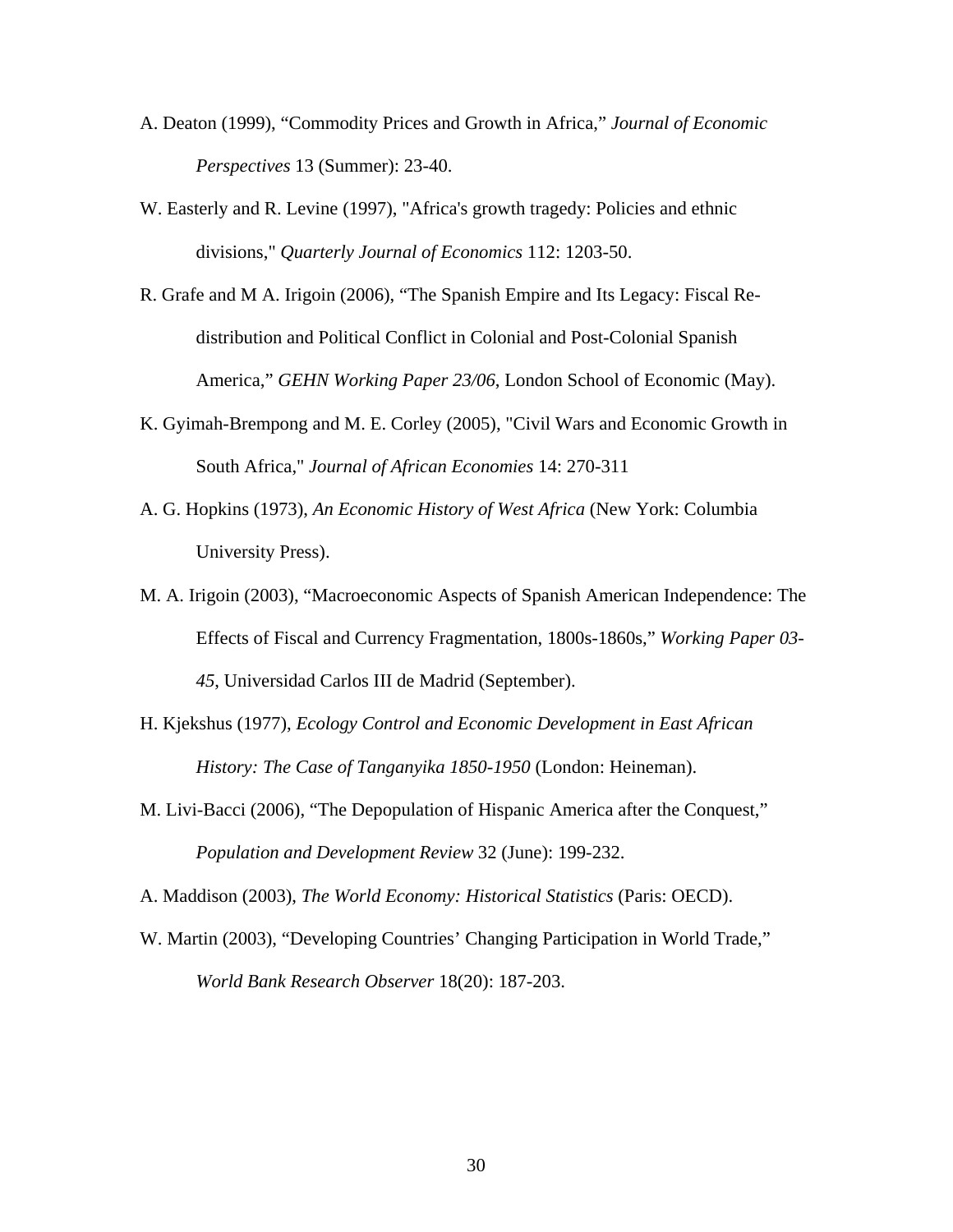- B. Ndulu (2007), "Global Influences on Africa's Development." In B. Ndulu, P. Collier, R. H. Bates S. O'Connell (eds.), *The Political Economy of Economic Growth in Africa, 1960-2000* (Cambridge: University of Cambridge Press, forthcoming).
- B. Ndulu, P. Collier, R. H. Bates S. O'Connell (eds.) (2007), *The Political Economy of Economic Growth in Africa, 1960-2000* (Cambridge: University of Cambridge Press, forthcoming).
- B. Ndulu and S. O'Connell (eds.) (2007), *Development Deferred: Explaining Africa's Economic Growth, 1960-2000* (Cambridge: Cambridge University Press).
- M. Obstfeld and A. M. Taylor (2004), *Global Capital Markets: Integration, Crisis, and Growth* (Cambridge: Cambridge University Press).

T. Pakenham (1991), *The Scramble for Africa, 1876-1912* (London: Abacus).

- R. Palmer and N. Parsons (eds.) (1977), *The Roots of Rural Poverty in Central and Southern Africa* (London: Heinemann).
- C. A. Ponzio (2005), "Looking at the Dark Side of Things: Political Instability and Economic Growth in Post-Independence Mexico," unpublished manuscript.
- L. Prados de la Escosura (2005), "Growth, Inequality, and Poverty in the Long Run: Latin America in the OECD Mirror." Paper presented to the conference on *The New Comparative Economic History: Essays in Honor of Jeffrey G. Williamson*, Harvard University, Cambridge, Mass., November 4-6.
- L. Prados de la Escosura (2006), "The Economic Consequences of Independence in Latin America." In V. Bulmer-Thomas, J. Coatsworth and R. Cortes Conde (eds.), *Cambridge Economic History of Latin America Volume I* (Cambridge: Cambridge University Press).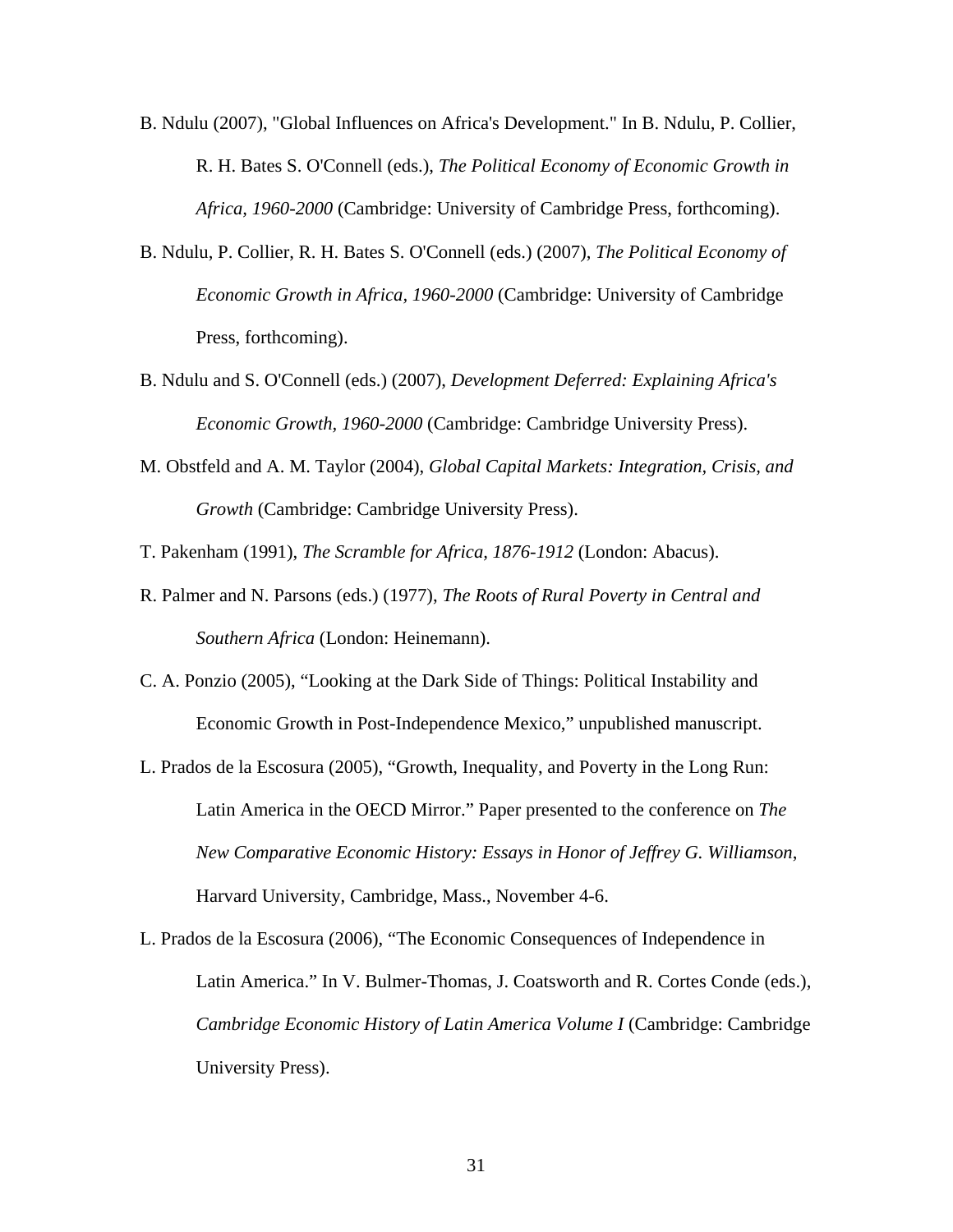- J. D. Sachs, A. Warner, A. Aslund, and S. Fischer (1995), "Economic Reform and the Process of Global Integration," *Brookings Paper on Economic Activity* (1): 1-118.
- R. L. Scheina (2003), *Latin America's Wars: Volume 1* (Washington, DC: Brassey's).
- J. D. Singer and M. Small (1972), *The Wages of War 1816-1965* (New York: John Wiley).
- H. Strand, L. Wilhelmsen, and N. Gleditsch (2002), *Armed Conflict Data Codebook* (Oslo: Peace Research Institute).
- J. G. Williamson (1999), "Real Wages, Inequality, and Globalization in Latin America Before 1940," *Revista de Historia Economica* 17 (special number): 101-42.
- J. G. Williamson (2006a), *Globalization and the Poor Periphery before 1950* (Cambridge, Mass.: MIT Press).
- J. G. Williamson (2006b), "Globalization, De-Industrialization and Underdevelopment in the Third World Before the Modern Era," *Journal of Iberian and Latin American History* (*Revista de Historia Económica*) 24 (Primavera): 9-36.
- J. G. Williamson (2007), "Explaining World Tariffs 1870-1938: Stolper-Samuelson, Strategic Tariffs and State Revenues." In R. Findlay, R. Henriksson, H. Lindgren and M. Lundahl (eds.), *Eli F. Heckscher, 1879-1952: A Celebratory Symposium* (Cambridge, Mass.: MIT Press, forthcoming).
- A. Young (2005), "The Gift of the Dying: The Tragedy of AIDs and the Welfare of Future African Generations," *Quarterly Journal of Economics* 120 (May): 423- 66.
- World Bank (1989), *Sub-Saharan Africa: From Crisis to Sustainable Growth* (Washington D. C.: The World Bank).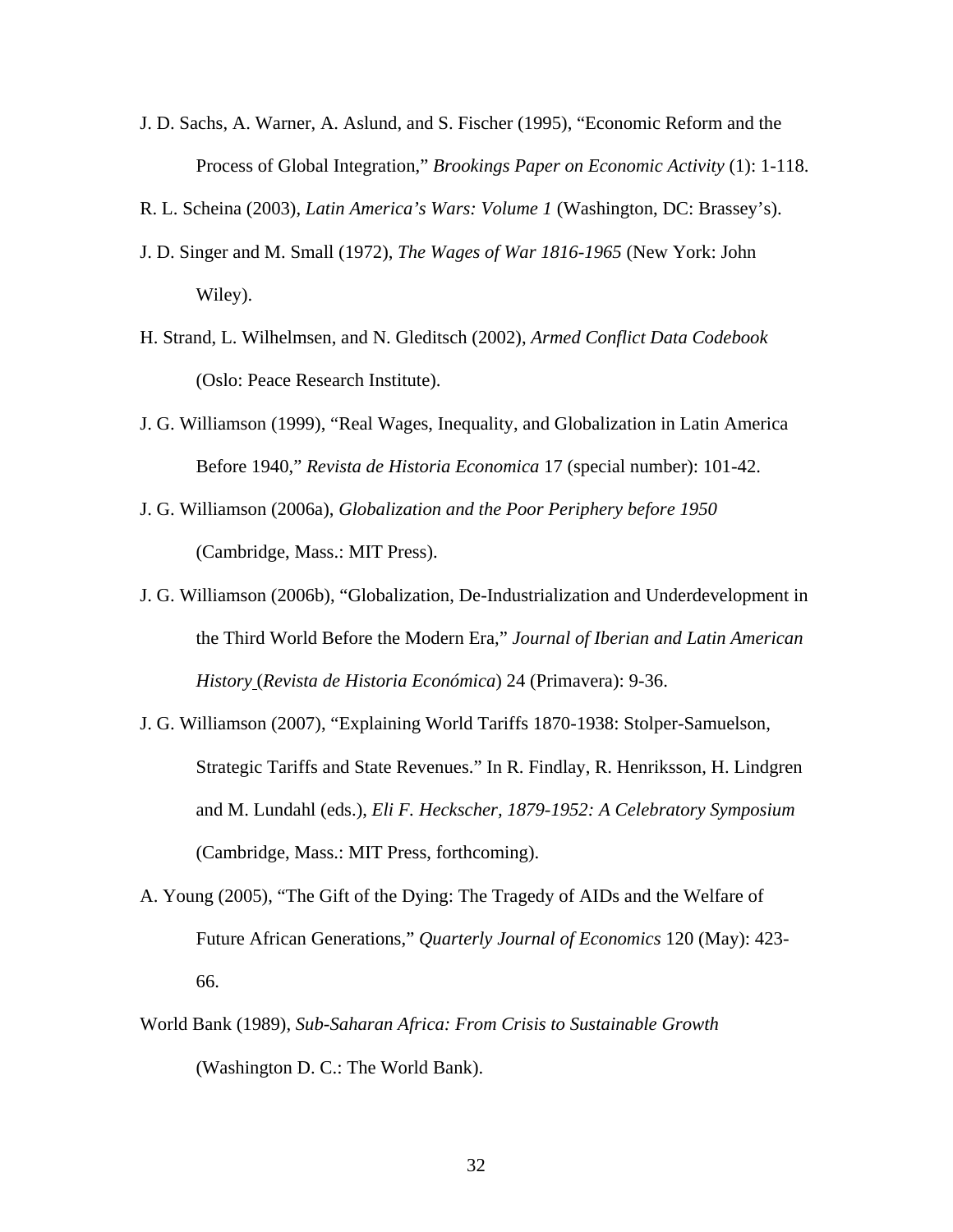World Bank (1994), *Adjustment in Africa: Reform, Results, and the Road Ahead*

(Washington D. C.: The World Bank).

World Bank (2006), *World Development Indicators 2006* (Washington D.C.: The World

Bank).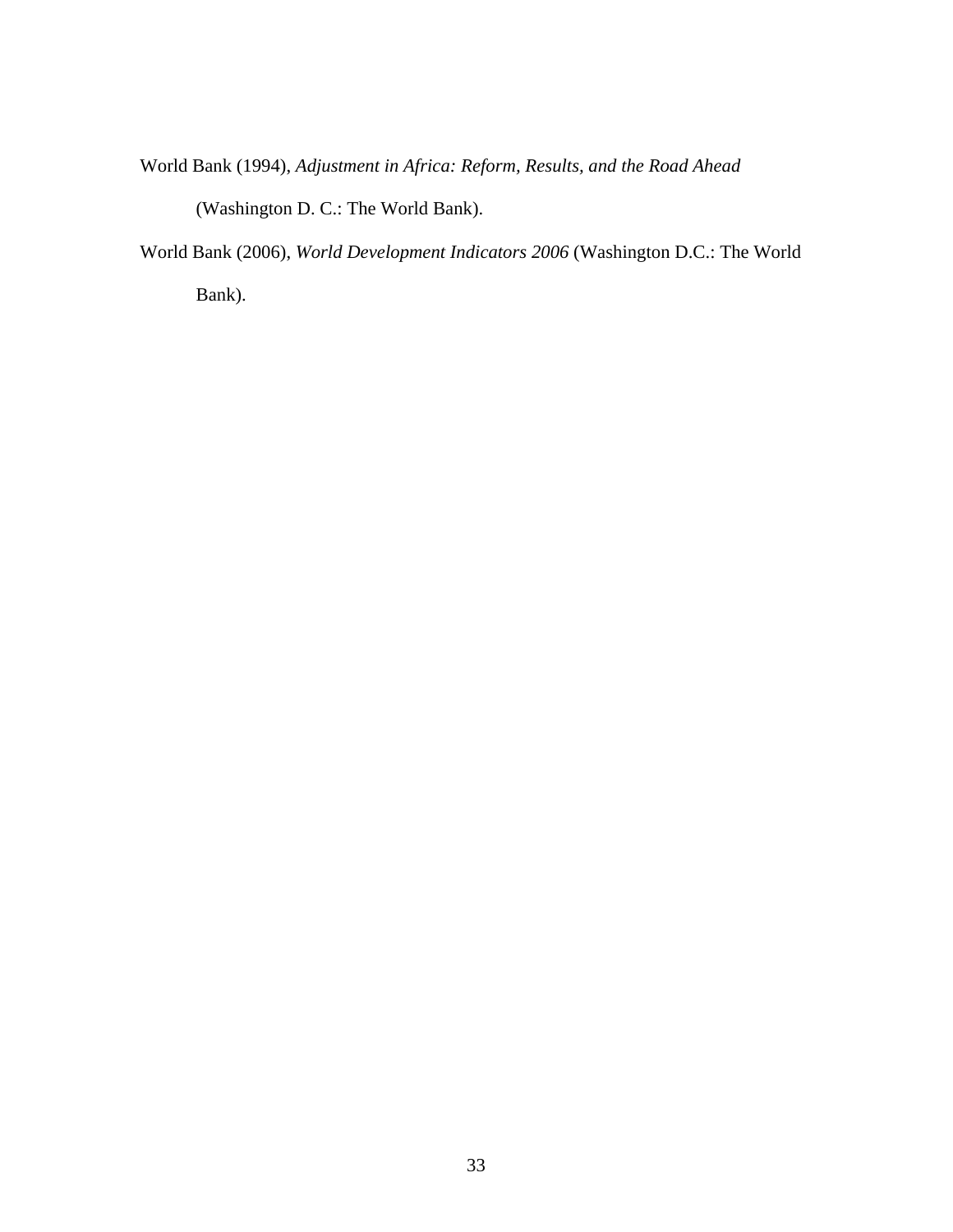| 1810-1870      |                                |       |             |                        |       |             |
|----------------|--------------------------------|-------|-------------|------------------------|-------|-------------|
| Country        | <b>International Conflicts</b> |       |             | <b>Civil Conflicts</b> |       |             |
|                | <b>Started</b>                 | Ended | In Progress | <b>Started</b>         | Ended | In Progress |
| Argentina      | 4                              | 4     | 0           | 6                      | 5     |             |
| <b>Bolivia</b> | 3                              | 3     | O           |                        |       |             |
| Brazil         | 3                              | 3     |             |                        | 3     |             |
| Chile          | 3                              | 3     | 0           | 3                      | 3     |             |
| Colombia       | 2                              | 2     |             | 4                      | 4     |             |
| Cuba           |                                |       |             |                        |       |             |
| Ecuador        | 2                              | 2     |             | 2                      | 2     |             |
| Mexico         | 5                              | 5     | ი           | 3                      | 3     |             |
| Paraguay       | $\overline{2}$                 |       |             |                        |       |             |
| Peru           | 4                              | 4     | ი           | 3                      | 3     |             |
| Uruguay        | 4                              | 4     |             | 2                      |       |             |
| Venezuela      |                                |       |             |                        |       |             |

# **Table 1 Violence Indicators for Latin America 1800-1879**

#### **Conflict Rate by**

**Conflict Rate by Country** 

| <b>Decade</b> |                       |       |       |    |               |         |         |
|---------------|-----------------------|-------|-------|----|---------------|---------|---------|
| Decade        | # Conflicts (ongoing) |       |       |    | <b>Deaths</b> |         |         |
|               | Int'l                 | Civil | Total |    | Int'l         | Civil   | Total   |
| 1800-1809     | 0                     | 0     |       | 0  | 0             | 0       | O       |
| 1810-1819     | $\overline{4}$        | 0     |       | 4  | 474,360       | 0       | 474,360 |
| 1820-1829     | 7                     | 4     |       | 11 | 307,439       | 0       | 307,439 |
| 1830-1839     | 5                     | 7     |       | 12 | 2,565         | 6,000   | 8,565   |
| 1840-1849     | 3                     | 8     |       | 11 | 18,000        | 129,680 | 147,680 |
| 1850-1859     | $\overline{2}$        | 13    |       | 15 | 1,300         | 219,388 | 220,688 |
| 1860-1869     | 5                     | 10    |       | 15 | 332,000       | 25,141  | 357,141 |
| 1870-1879     | 4                     | 6     |       | 10 | 14,000        | 4,500   | 18,500  |

**Note:** 0 = missing or insufficient data. **Source**: Singer and Small 1972: Chp. 4; Scheina 2003: 93-375; Coatsworth 1988: 36-7.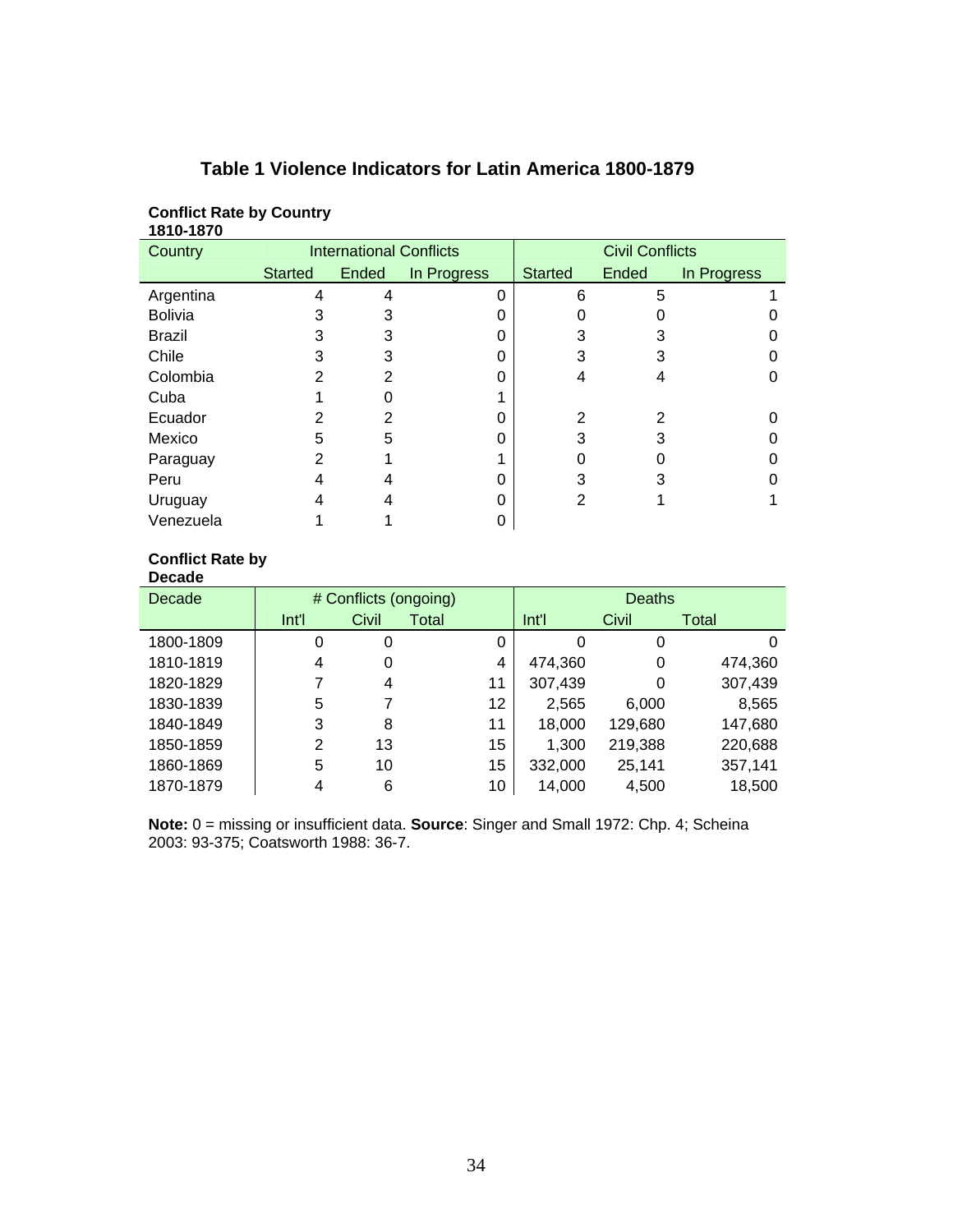## **Table 2 Violence Indicators for 8 African Countries 1950-1973**

| Assassinations                 | 14  |
|--------------------------------|-----|
| <b>General Strikes</b>         | 6   |
| Guerrila Warfare               | 38  |
| <b>Major Government Crises</b> | 23  |
| Purges                         | 37  |
| <b>Riots</b>                   | 102 |
| <b>Revolutions</b>             | 25  |
| Anti-government Demonstrations | 39  |

 **Note:** The eight countries are: Cote d'Ivorie, Ethiopia, Ghana, Kenya, Nigeria, South Africa, Tanzania and Zaire. **Source:** Banks 1976.

#### **Table 3 Summary Statistics of GDP Per Capita Growth 1820-70 and 1820 Levels**

|                                              | Latin America<br>1820-1870 | Latin America<br>As Ratio to OECD | Africa<br>1950-1992 | Africa<br>As Ratio to OECD |
|----------------------------------------------|----------------------------|-----------------------------------|---------------------|----------------------------|
| GDP per capita level<br>(in 1990 US dollars) | 751                        | 0.44                              | 1099                | 0.1                        |
| GDP per capita growth rate                   | 0.07%                      | 0.07                              | 0.89%               | 0.31                       |

#### **Source:** Maddison 2003; Coatsworth 1998.

**Notes:** All regional averages are weighted by population. **Latin America** = Argentina, Brazil, Chile, Colombia, Mexico, Peru and Venezuela. **Pre-1870 OECD** = Austria, Belgium, Denmark, Finland, France, Germany, Italy, Netherlands, Norway, Sweden, Switzwerland, and United Kingdom. **Post-1950 Africa** = Cote d'Ivoire, Ethiopia, Ghana, Kenya, Nigeria, South Africa, Tanzania, and Zaire.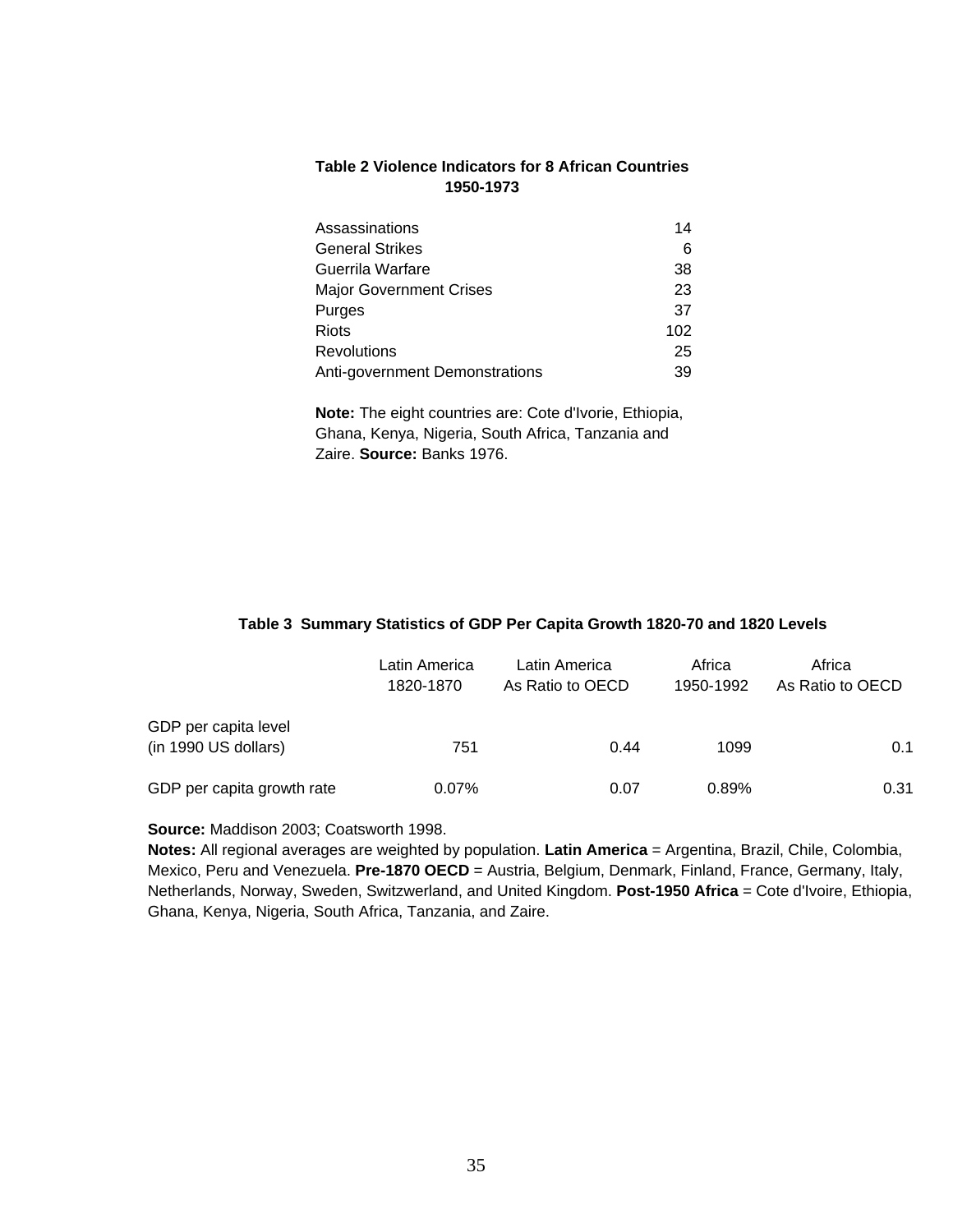# **Table 4 Market Size During Lost Decades**

|                           | As Percent of       |
|---------------------------|---------------------|
|                           | <b>OECD Average</b> |
| <b>Latin America 1820</b> |                     |
| Argentina                 | 5.17                |
| <b>Brazil</b>             | 25.56               |
| Mexico                    | 42.38               |
| Average                   | 19.32               |
| <b>Latin America 1870</b> |                     |
| Argentina                 | 9.29                |
| Brazil                    | 28.61               |
| Chile                     | 9.11                |
| Mexico                    | 25.83               |
| Average                   | 18.21               |
|                           |                     |
| Africa 1950               |                     |
| Cote d'Ivoire             | 2.90                |
| Ethiopia                  | 5.55                |
| Ghana                     | 5.70                |
| Kenya                     | 4.35                |
| Nigeria                   | 21.61               |
| South Africa              | 34.11               |
| Tanzania                  | 3.89                |
| Zaire                     | 6.91                |
| Average                   | 10.63               |
| Africa 1992               |                     |
| Cote d'Ivoire             | 3.15                |
| Ethiopia                  | 3.57                |
| Ghana                     | 3.46                |
| Kenya                     | 5.85                |
| Nigeria                   | 22.86               |
| South Africa              | 28.20               |
| Tanzania                  | 3.41                |
| Zaire                     | 2.90                |
| Average                   | 9.17                |

**Source:** Market size calculated as GDP. See Table 3.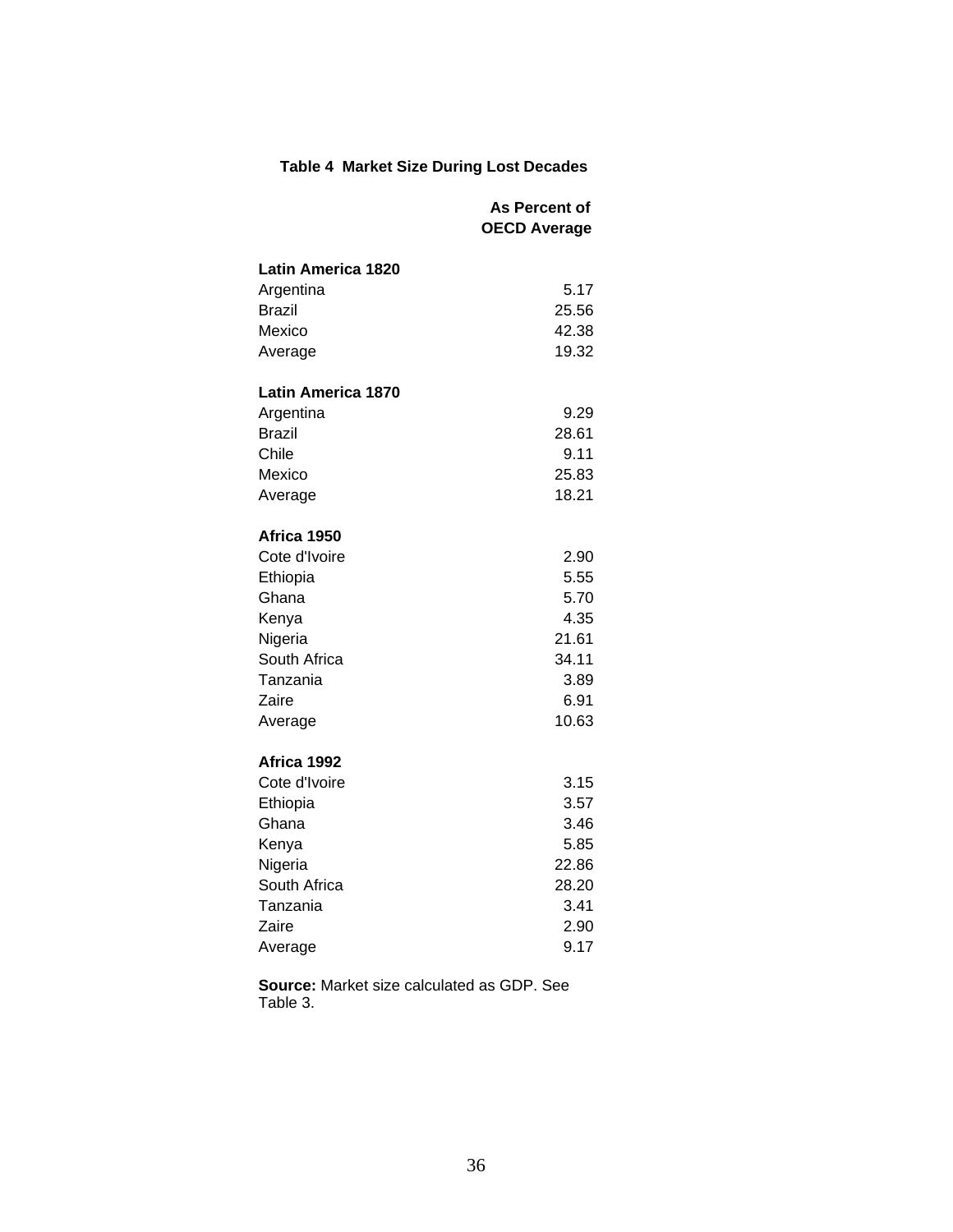|                                   | <b>Average Tariff</b><br><b>Rate 1870</b> | <b>Average Tariff</b><br>Rate 1971-99 | <b>Sachs-Warner Open</b><br><b>Indicators</b> |       |
|-----------------------------------|-------------------------------------------|---------------------------------------|-----------------------------------------------|-------|
|                                   | $(\%)$                                    | (%)                                   | 1963                                          | 1992  |
| (1) Latin American<br>(2) Western | 24.1                                      |                                       |                                               |       |
| Europe                            | 5.7                                       |                                       |                                               |       |
| Ratio $(1)/(2)$                   | 4.23                                      |                                       |                                               |       |
| (3) Africa                        |                                           | 14.9                                  | 0.066                                         | 0.177 |
| (4) European OECD                 |                                           | 0.43                                  | 1                                             | 1     |
| Ratio $(3)/(4)$                   |                                           | 34.75                                 |                                               |       |
| Ratio $(4)/(3)$                   |                                           |                                       | 15.1                                          | 5.6   |

## **Table 5 Summary Statistics on Tariffs and Openness**

**Sources:** Tariffrates 1971-99 from World Development Indicators online. Sachs-Warner Open indicators from Sachs et al. (1995). Latin American 1870 tariff rates from data underlying Coatsworth and Williamson (2004).

**Notes:** Latin America in 1870 includes Argentina, Brazil, Chile, Colombia, Mexico and Peru. Africa in 1971-99 includes Cote d'Ivoire, Ethiopia, Ghana, Kenya, Nigeria, South Africa, Tanzania and Zaire. All regional averages are population weighted.

## **Table 6 Latin American Exports per capita, in current US dollars 1800-1912**

|               |       |      | Growth Rate per annum (%) |           |           |  |  |
|---------------|-------|------|---------------------------|-----------|-----------|--|--|
| Country/Year  | 1800  | 1850 | 1912                      | 1800-1850 | 1850-1912 |  |  |
| Argentina     | 10.03 | 10.3 | 62.1                      | 0.05      | 2.89      |  |  |
| <b>Brazil</b> | 4.78  | 5    | 14.2                      | 0.09      | 1.69      |  |  |
| Chile         | 1.63  | 7.8  | 44.7                      | 3.18      | 2.86      |  |  |
| Cuba          | 18.35 | 22.2 | 64.7                      | 0.38      | 1.74      |  |  |
| Mexico        | 2.11  | 3.2  | 10.7                      | 0.84      | 1.97      |  |  |
| Peru          | 2.31  | 3.7  | 9.4                       | 0.95      | 1.52      |  |  |

**Sources:** For 1850, Coatsworth (1998: 31). For 1800 and 1812, Bulmer- Thomas (2003: 37).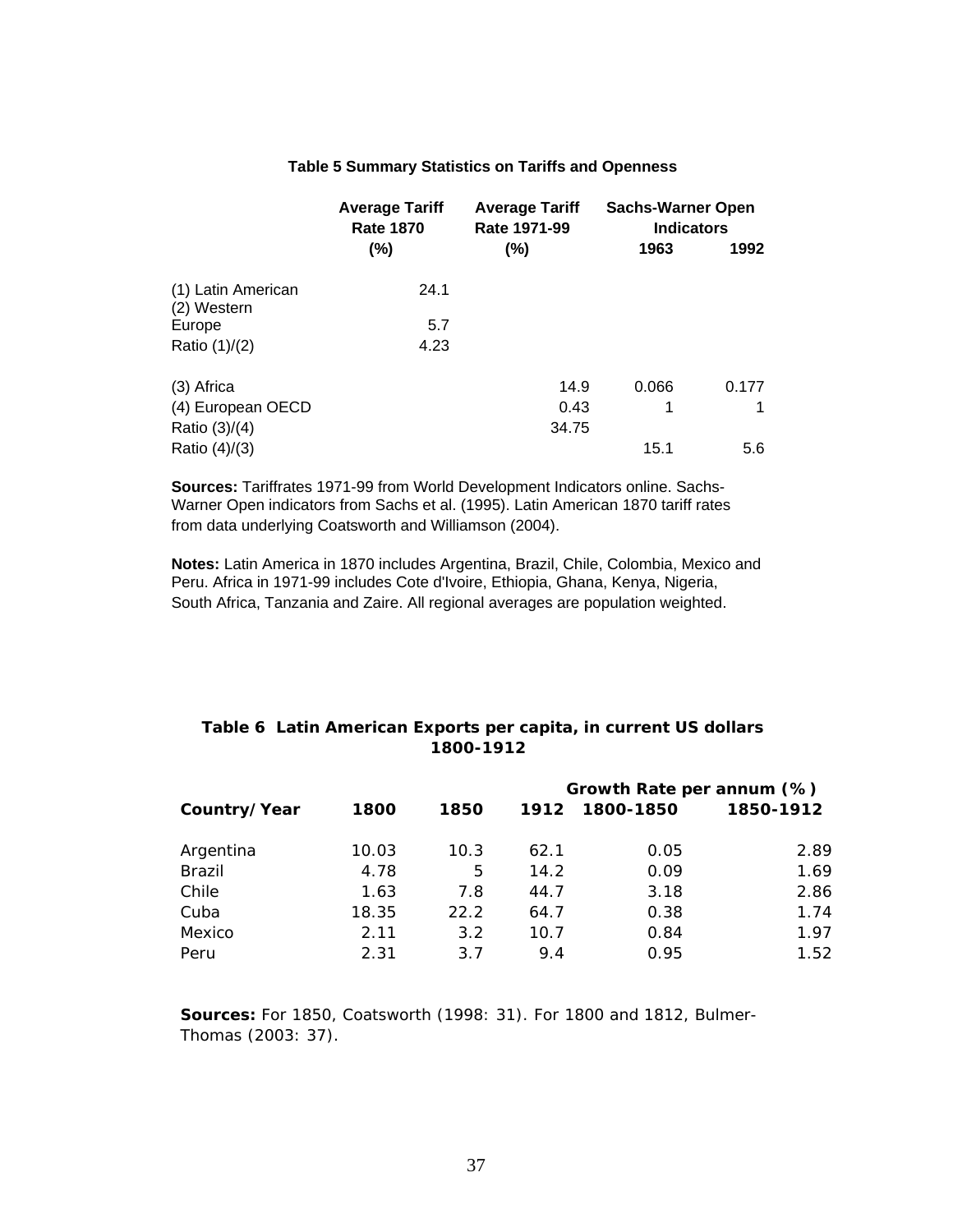# **Table 7 GDP Per Capita Growth Rates 2000-2005 (% per annum)**

| <b>Region</b>              | <b>Growth rate</b> |
|----------------------------|--------------------|
| Europe & Central Asia      | 5.41               |
| European Monetary Union    | 1.34               |
| East Asia & Pacific        | 7.17               |
| Latin America & Caribbean  | 1.21               |
| Middle East & North Africa | 2.01               |
| South Asia                 | 4.24               |
| Sub-Saharan Africa         | 1.76               |

**Source:** World Bank (2006).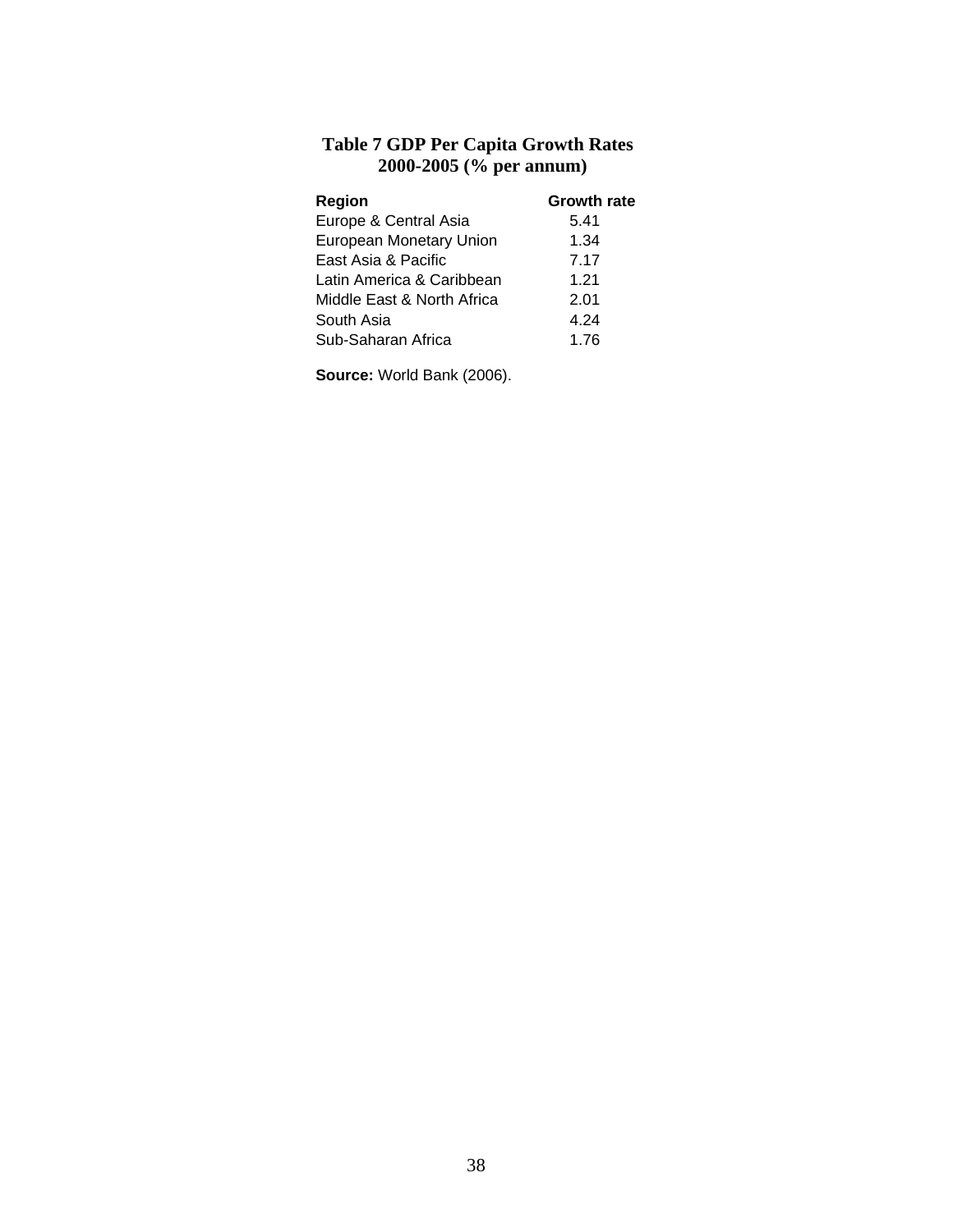

**Figure 1 African Policy Regimes by Period** 

**Source: Bates (2007a).** 





Source: Bates (2007b).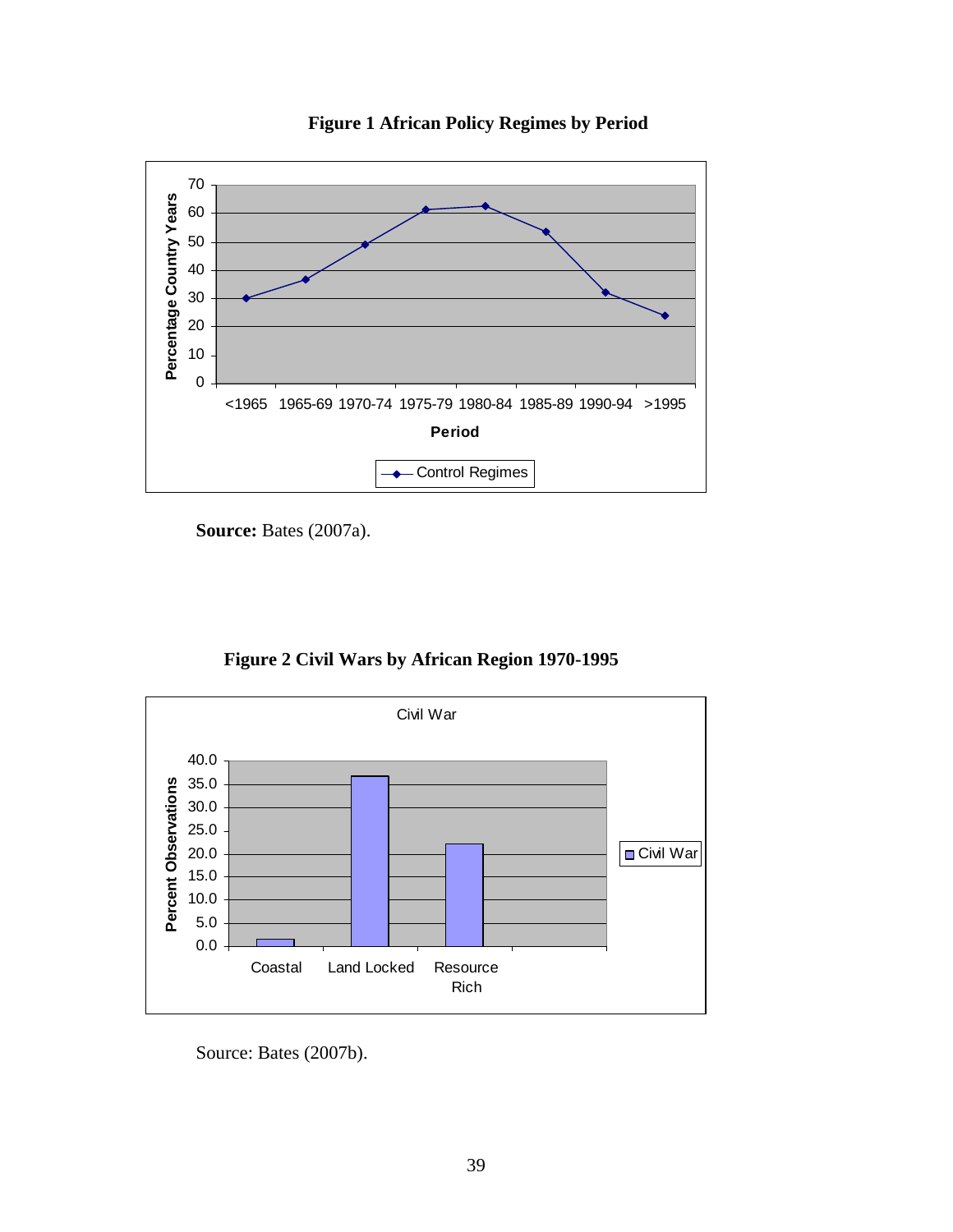

**Source:** Williamson (2006b).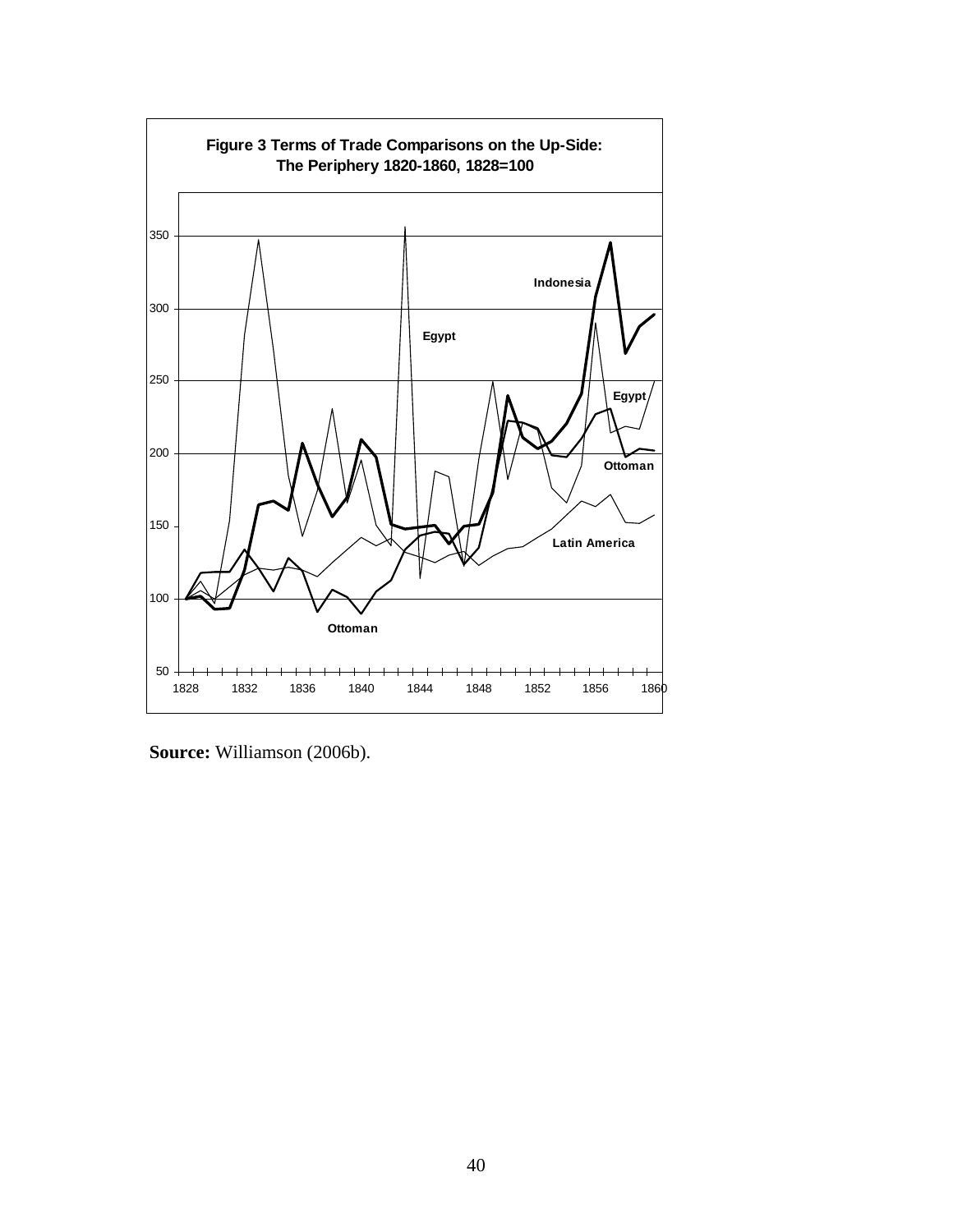

**Source**: Private correspondence with Steven O'Connell.

**Figure 5 African Policy Regimes Over Time** 



**Source**: Bates (2007a).